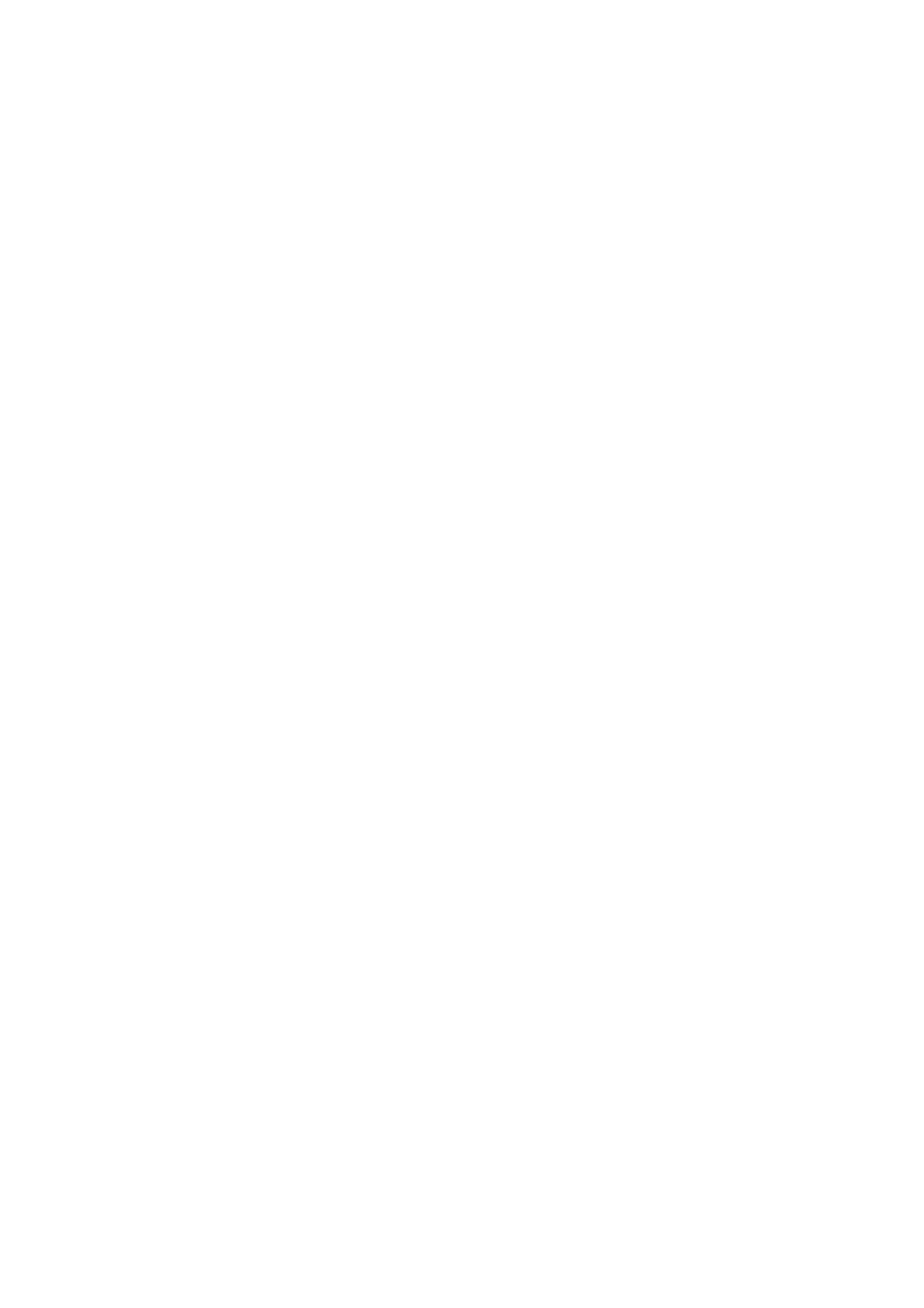## **Executive summary**

Taranaki Trucking Company Limited (Taranaki Trucking) operates a quarry located on Wiremu Road at Opunake, in the Heimama catchment. This report for the period July 2012- June 2014 describes the monitoring programme implemented by the Taranaki Regional Council to assess the Company's environmental performance during the period under review, and the results and environmental effects of the Company's activities.

The Company holds two resource consents, which include a total of nineteen conditions setting out the requirements that the Company must satisfy. These consents allow the Company to take water from a pond and discharge treated wastewater into an unnamed tributary of the Heimama Stream at the Wiremu Road quarry.

The Council's monitoring programme for the period under review included four inspections. No water samples were collected for physicochemical analysis.

Monitoring found that the site was generally well managed and tidy. Inspections found no indication of adverse effects in the receiving waterbody from the discharge.

There were no unauthorised incidents recorded as a result of operations at the Taranaki Trucking quarry at Wiremu Road.

During the monitoring period, the Company demonstrated a high level of environmental performance and compliance with the resource consents.

This report includes recommendations for the 2014-2016 monitoring period.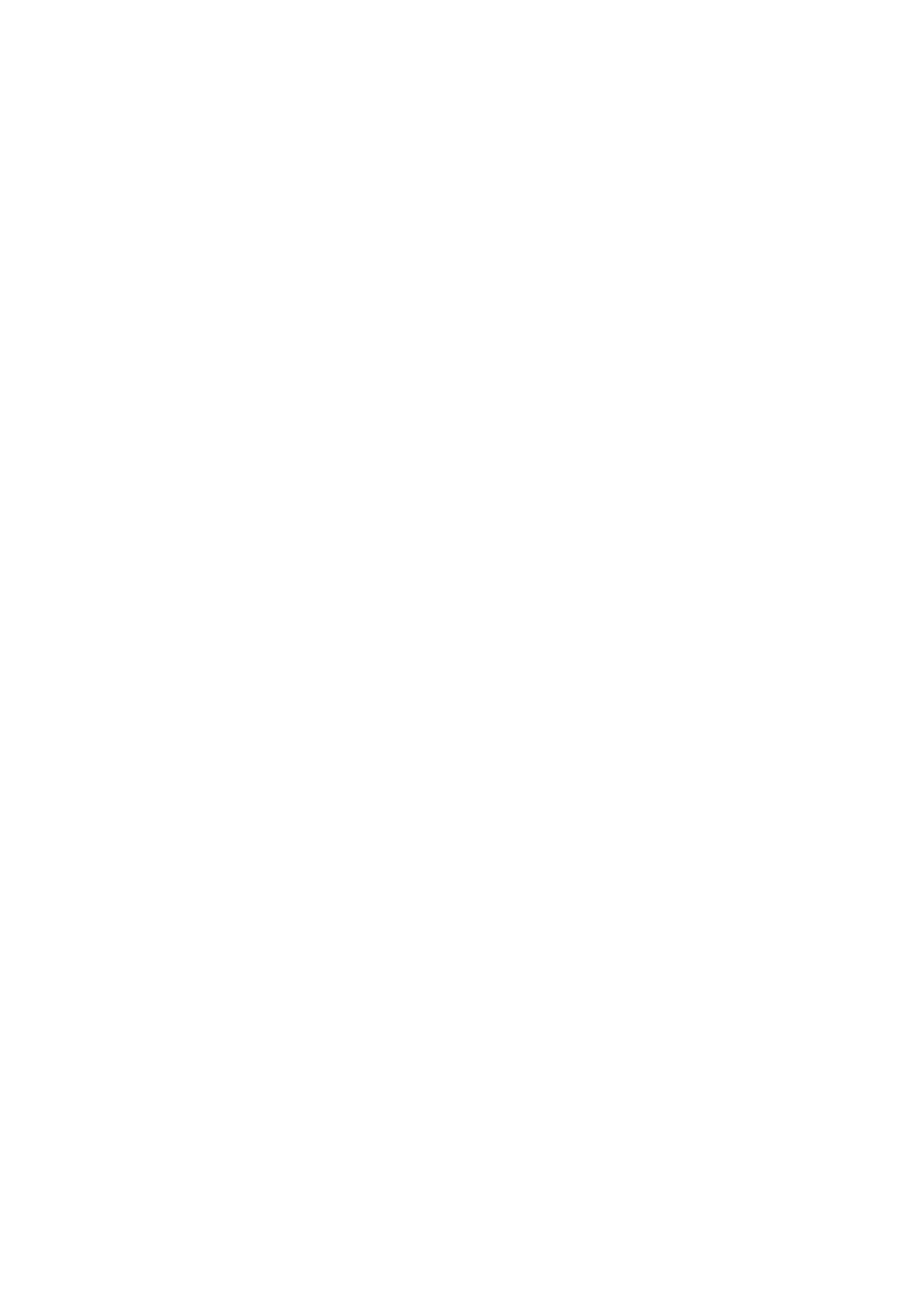## **Table of contents**

**Page** 

| 1. |                                        | Introduction                                       |                                                                                                        | $\mathbf{1}$                          |
|----|----------------------------------------|----------------------------------------------------|--------------------------------------------------------------------------------------------------------|---------------------------------------|
|    | 1.1                                    | Structure of this report                           |                                                                                                        | $\mathbf{1}$                          |
|    | 1.2                                    | 1.2.1                                              | The Resource Management Act 1991 and monitoring<br>Evaluation of environmental and consent performance | $\mathbf{1}$<br>$\overline{c}$        |
|    | 1.3                                    | 1.3.1<br>1.3.2                                     | Process description<br>Background<br>Taranaki Trucking Company Limited, Wiremu Road                    | $\mathfrak{Z}$<br>3<br>$\overline{4}$ |
|    | 1.4                                    | 1.4.1<br>1.4.2<br>1.4.3                            | Resource consents<br>Water abstraction permit<br>Water discharge permit<br>Air discharge               | 5<br>5<br>5<br>6                      |
|    | 1.5                                    | 1.5.1<br>1.5.2<br>1.5.3                            | Monitoring programme<br>Programme liaison and management<br>Site inspections<br>Chemical sampling      | 7<br>7<br>7<br>7                      |
| 2. | <b>Results</b>                         |                                                    |                                                                                                        |                                       |
|    | 2.1                                    | Water<br>2.1.1<br>2.1.2<br>2.1.3                   | Inspections<br>Results of discharge monitoring<br>Results of receiving environment monitoring          | 8<br>8<br>8<br>8                      |
| 3. | Discussion                             |                                                    | 10                                                                                                     |                                       |
|    | 3.1<br>Discussion of plant performance |                                                    | 10                                                                                                     |                                       |
|    | 3.2                                    | Environmental effects of exercise of water permit  |                                                                                                        | 10                                    |
|    | 3.3                                    | Evaluation of performance                          |                                                                                                        | 10                                    |
|    | 3.4                                    | Recommendations from the 2010-2012 biennial report |                                                                                                        | 11                                    |
|    | 3.5                                    | Alterations to monitoring programmes for 2014-2016 |                                                                                                        | 12                                    |
|    | 3.6                                    |                                                    | Exercise of optional review of consent                                                                 | 12                                    |
| 4. |                                        | Recommendation                                     |                                                                                                        | 13                                    |
|    |                                        |                                                    | Glossary of common terms and abbreviations                                                             | 14                                    |
|    |                                        | Bibliography and references                        |                                                                                                        | 15                                    |

Appendix I Resource consents held by Taranaki Trucking Company Limited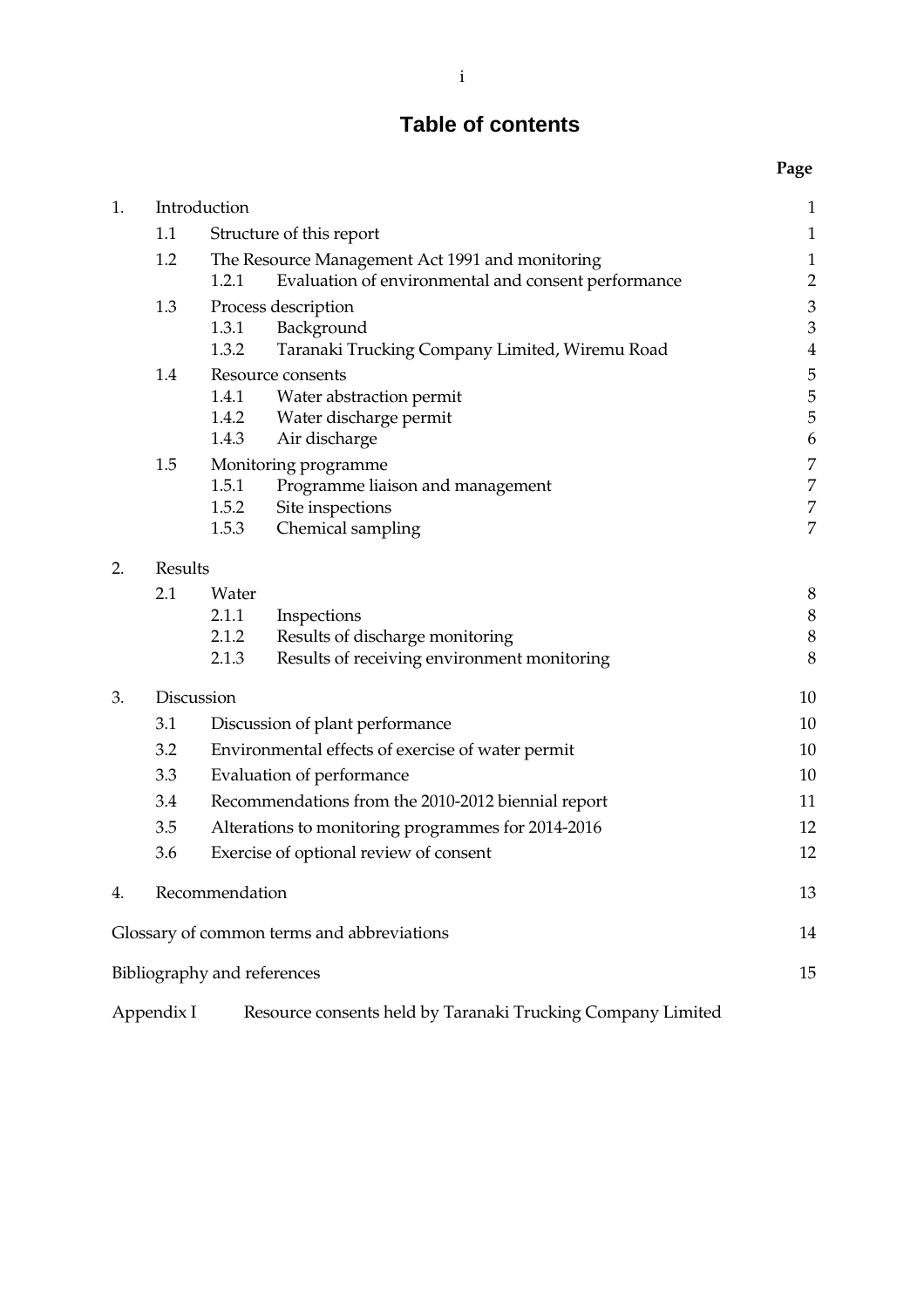## **List of tables**

| Table 1 | Summary of performance for Consent 2184-3 to discharge treated                                    |    |
|---------|---------------------------------------------------------------------------------------------------|----|
|         | wastewater                                                                                        | 10 |
| Table 2 | Summary of performance for Consent 2293-3 to take water from a<br>tributary of the Heimama stream | 11 |

# **List of figures**

|  | Figure 1 Taranaki Trucking Company Limited quarry site |  |
|--|--------------------------------------------------------|--|
|--|--------------------------------------------------------|--|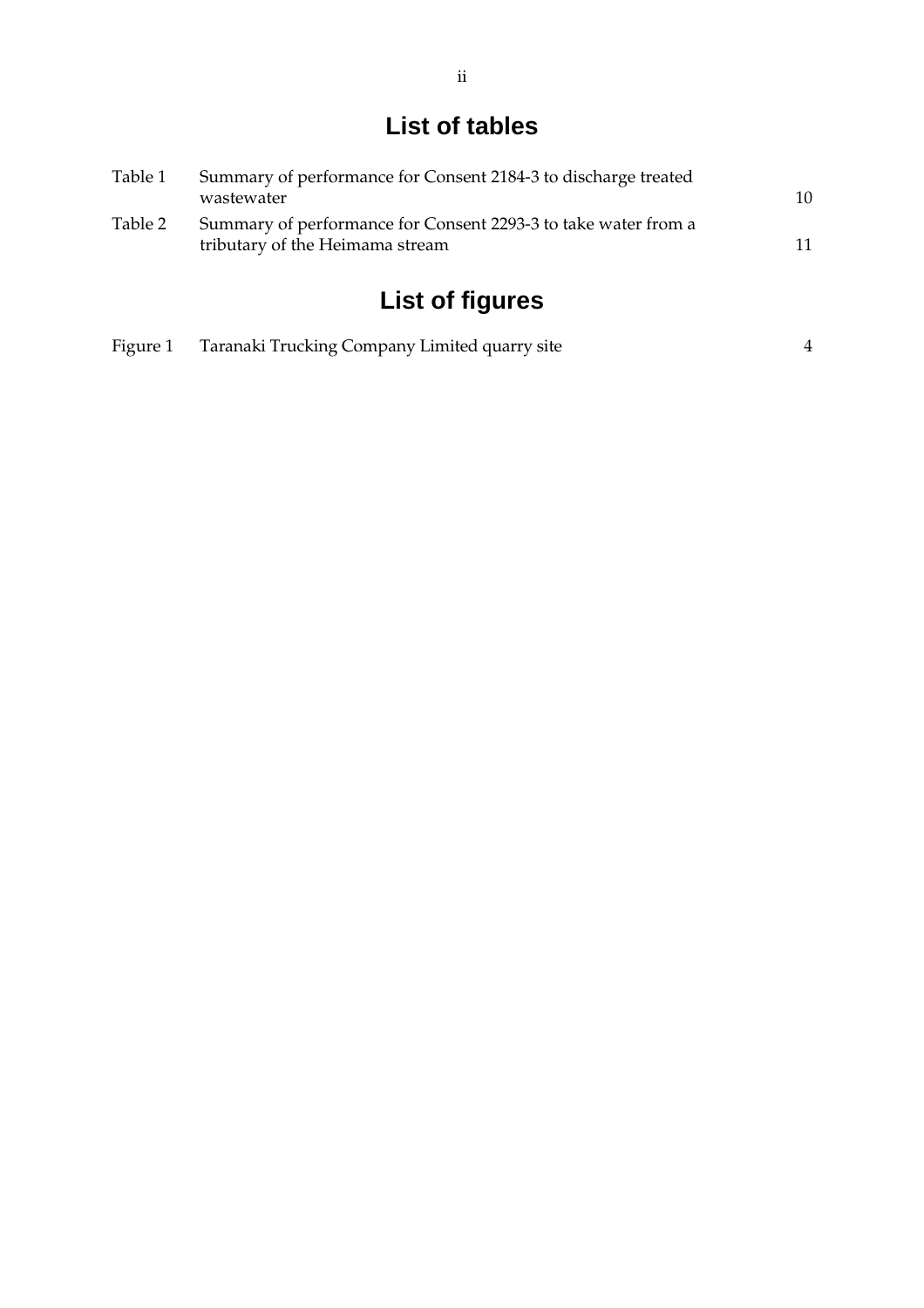## **1. Introduction**

This is the Biennial Report for the period July 2012-June 2014 by the Taranaki Regional Council describing the monitoring programme associated with resource consents held by Taranaki Trucking Company Limited (Taranaki Trucking). The Company operates a quarry situated on Wiremu Road, near Opunake.

This report covers the results and findings of the monitoring programme implemented by the Council in respect of the consents held by Taranaki Trucking that relate to abstractions of and discharges to water in the Heimama catchment. This is the twelfth Biennial Report to be prepared by the Taranaki Regional Council to cover the Company's activities and their effects.

## **1.1 Structure of this report**

Section 1 of this report is a background section. It sets out general information about compliance monitoring under the *Resource Management Act 1991* (RMA) and the Council's obligations and general approach to monitoring sites through biennial programmes, the resource consents held by Taranaki Trucking in the Heimama catchment, the nature of the monitoring programme in place for the period under review, and a description of the activities and operations conducted at the Company's site.

Section 2 presents the results of monitoring during the period under review, including scientific and technical data.

Section 3 discusses the results, their interpretation, and their significance for the environment.

Section 4 presents recommendations to be implemented in the 2014-2016 monitoring period.

A glossary of common abbreviations and scientific terms, and a bibliography, are presented at the end of the report.

## **1.2 The Resource Management Act 1991 and monitoring**

The *Resource Management Act 1991* (RMA) primarily addresses environmental 'effects' which are defined as positive or adverse, temporary or permanent, past, present or future, or cumulative. Effects may arise in relation to:

- (a) the neighbourhood or the wider community around a discharger, and may include cultural and socio-economic effects;
- (b) physical effects on the locality, including landscape, amenity and visual effects;
- (c) ecosystems, including effects on plants, animals, or habitats, whether aquatic or terrestrial;
- (d) natural and physical resources having special significance (eg, recreational, cultural, or aesthetic);
- (e) risks to the neighbourhood or environment.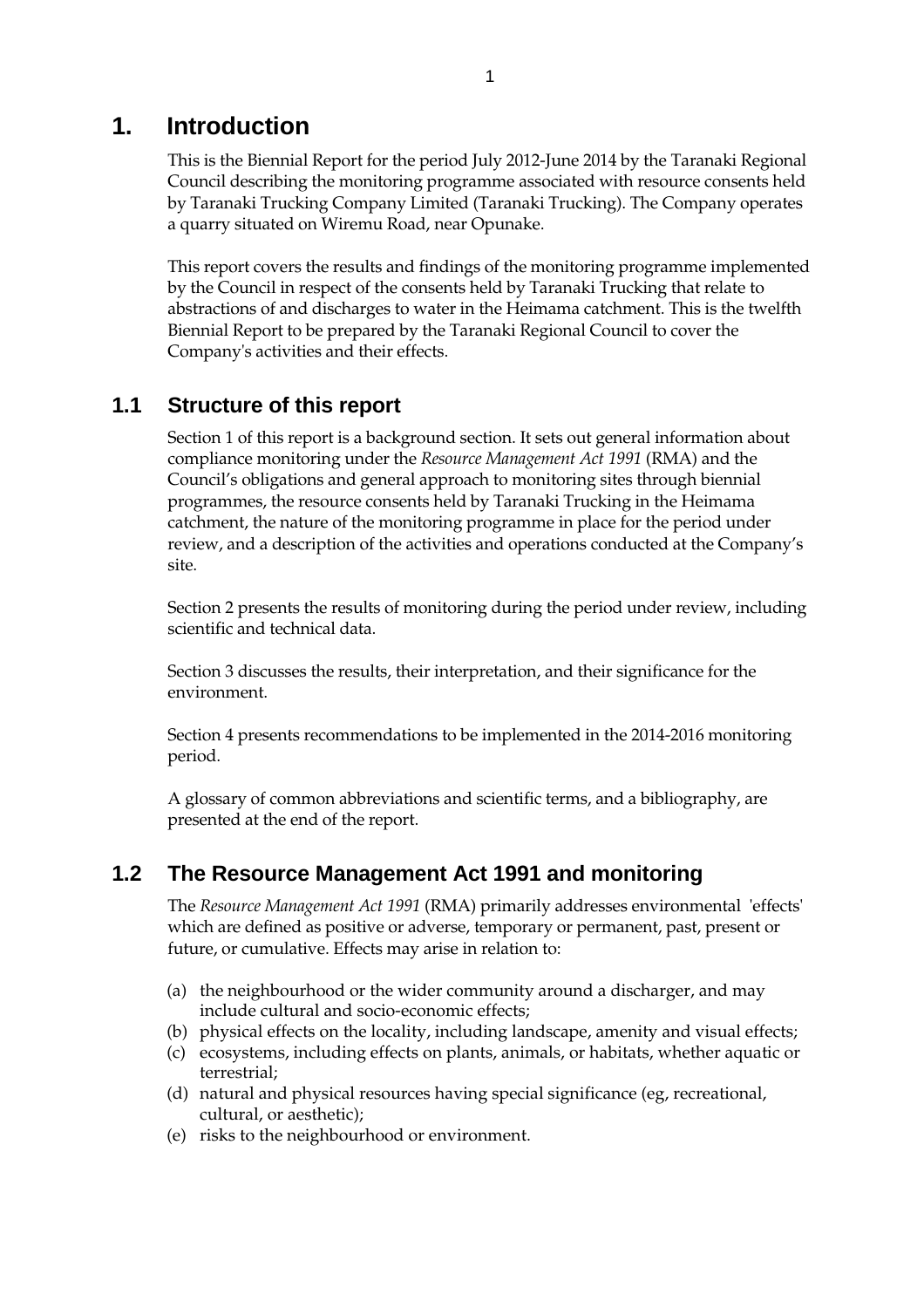In drafting and reviewing conditions on discharge permits, and in implementing monitoring programmes, the Taranaki Regional Council is recognising the comprehensive meaning of 'effects' inasmuch as is appropriate for each activity. Monitoring programmes are not only based on existing permit conditions, but also on the obligations of the RMA to assess the effects of the exercise of consents. In accordance with section 35 of the RMA, the Council undertakes compliance monitoring for consents and rules in regional plans, and maintains an overview of the performance of resource users and consent holders. Compliance monitoring, including both activity and impact monitoring, enables the Council to continually reevaluate its approach and that of consent holders to resource management and, ultimately, through the refinement of methods and considered responsible resource utilisation, to move closer to achieving sustainable development of the region's resources.

#### **1.2.1 Evaluation of environmental and consent performance**

Besides discussing the various details of the performance and extent of compliance by the consent holder/s during the period under review, this report also assigns an overall rating. The categories used by the Council, and their interpretation, are as follows:

- A **high** level of environmental performance and compliance indicates that essentially there were no adverse environmental effects to be concerned about, and no, or inconsequential non-compliance with conditions.
- A **good** level of environmental performance and compliance indicates that adverse environmental effects of activities during the monitoring period were negligible or minor at most, or, the Council did not record any verified unauthorised incidents involving significant environmental impacts and was not obliged to issue any abatement notices or infringement notices, or, there were perhaps some items noted on inspection notices for attention but these items were not urgent nor critical, and follow-up inspections showed they have been dealt with, and any inconsequential non compliances with conditions were resolved positively, co-operatively, and quickly.
- **Improvement required (environmental)** or **improvement required (administrative compliance)** (as appropriate) indicates that the Council may have been obliged to record a verified unauthorised incident involving measurable environmental impacts, and/or, there were measurable environmental effects arising from activities and intervention by Council staff was required and there were matters that required urgent intervention, took some time to resolve, or remained unresolved at the end of the period under review, and/or, there were on-going issues around meeting resource consent conditions even in the absence of environmental effects. Abatement notices may have been issued.
- **Poor performance (environmental)** or **poor performance (administrative compliance)** indicates generally that the Council was obliged to record a verified unauthorised incident involving significant environmental impacts, or there were material failings to comply with resource consent conditions that required significant intervention by the Council even in the absence of environmental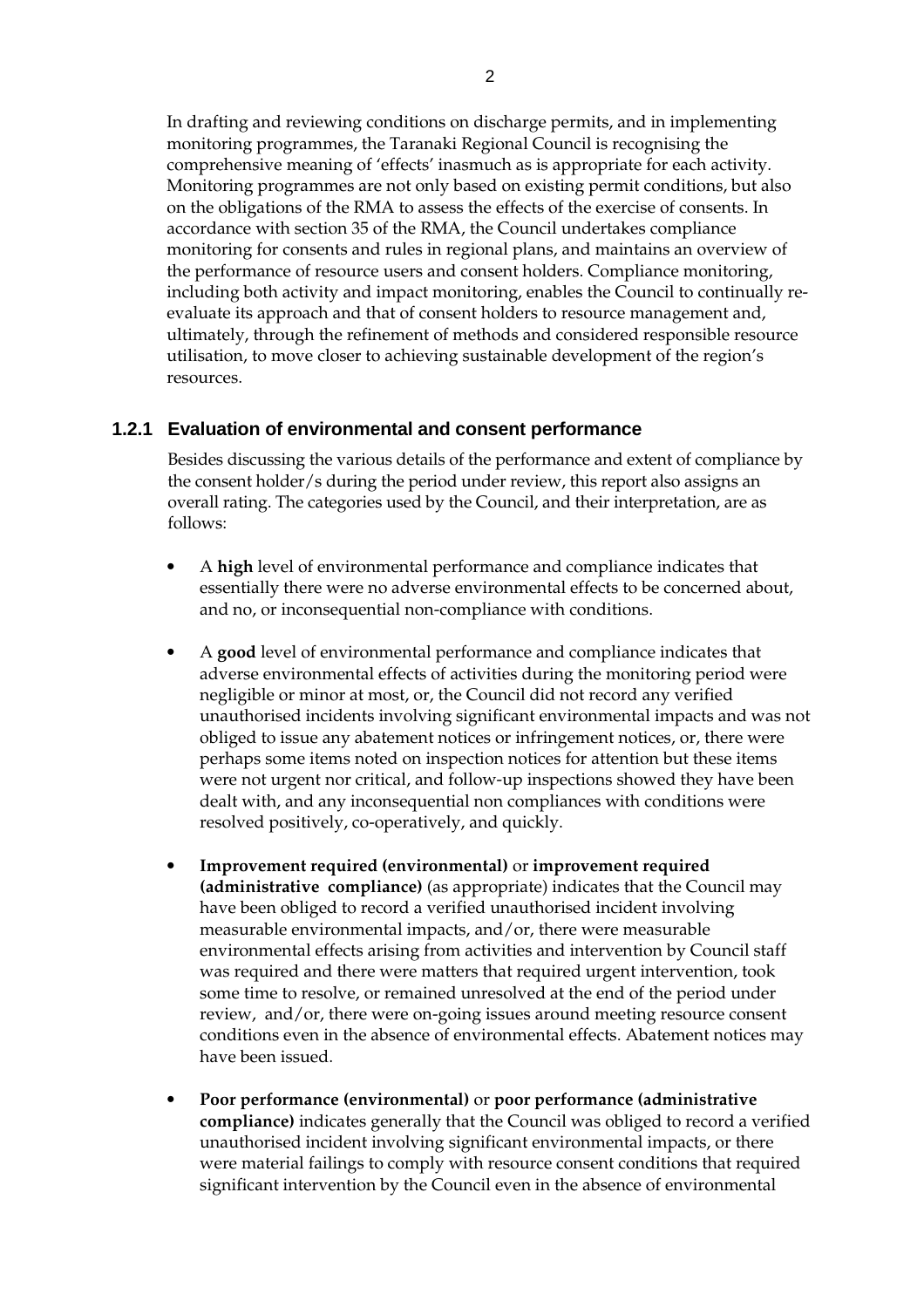effects. Typically there were grounds for either a prosecution or an infringement notice.

For reference, in the 2012-2013 period, 35% of consent holders in Taranaki monitored through tailored compliance monitoring programmes achieved a high level of environmental performance and compliance with their consents, while another 59% demonstrated a good level of environmental performance and compliance with their consents.

In the 2013-2014 year, 60% of consent holders achieved a high level of environmental performance and compliance with their consents, while another 29% demonstrated a good level of environmental performance and compliance.

## **1.3 Process description**

#### **1.3.1 Background**

 In the past, a large percentage of aggregate production came from river-based sites within Taranaki. The Waiwhakaiho River supplied much of New Plymouth's requirements as far back as the 1950s with the Waitara River, Waiongana River, Kapuni Stream and Waingongoro River also providing a valuable source of aggregate. The aggregate source within these rivers was often over-exploited. The protective armouring of the boulders and gravel was removed in places, exposing the underlying erodible ash beds and creating deep narrow channels, which moved progressively upstream with no noticeable recovery. This brought about the need for the Shingle Extraction Bylaw introduced in 1974. Aggregate extraction from rivers was then controlled through the issue of permits accompanied by a set of conditions, with the removal of river-based aggregate being restricted to that for river control purposes only.

 Historically, land-based sites required steady markets to compete with the easily won river-based extraction operations. However, in the early 1980s, due to the restriction placed on river-based aggregate extraction (and the completion of various major river control programmes and 'Think Big' projects) land-based sites became more widespread (Taranaki Regional Council, 1992).

 Twenty-five operating quarries presently supply aggregate in Taranaki. These quarries are generally located in a reasonable proximity to urban areas, from which the greatest demand for aggregate stems.

 Provision of aggregate to meet longer term demand will continue to be dominated by several large quarry operations. Extra demand on alluvial terraces and laharic deposits has occurred due to the controlled river bed extraction. These resources are of good quality and are relatively plentiful. Importation of various aggregates may need to continue to meet the requirement for aggregate types not available in Taranaki.

 Quarrying and shingle extraction in Taranaki is covered by the RMA and, if the minerals in question are Crown owned, by the Crown Minerals Act 1991.

 Regional councils have no control over the provision of exclusive rights to minerals. However, regional councils do have control over the environmental effects of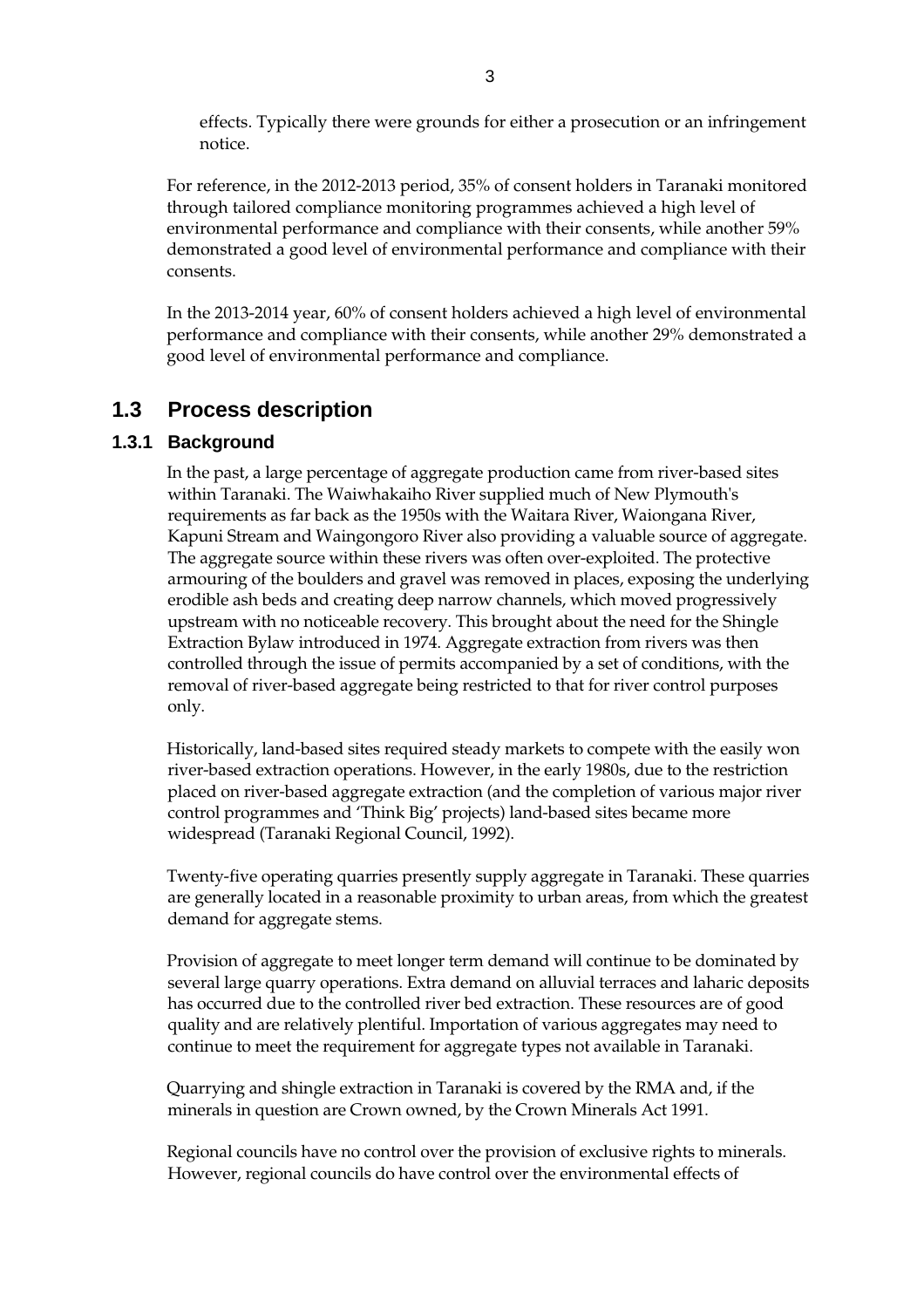aggregate extraction from river and lake beds, and land in certain circumstances, and these controls may act as a constraint or limitation on allocation decisions.

 Sections 15 and 30 of the RMA give regional councils responsibility for the discharge of contaminants into the environment. Discharges of water into water, contaminants onto or into land that may result in water contamination, and contaminants from industrial premises into air or onto/into land, may not take place unless expressly allowed by a rule in a regional plan, a resource consent, or regulations. Aggregate extraction usually involves washing aggregates, and therefore requires the discharge of wastes. Other discharges, such as emissions to air from crushing and processing plants, disposal of spoil and solid wastes, and discharges of stormwater are also the responsibility of regional councils.

#### **1.3.2 Taranaki Trucking Company Limited, Wiremu Road**

The Wiremu Road quarry is approximately 230 metres above sea level and is located in an area of farmland accessed off Wiremu Road [Figure 1]. The active site covers approximately 6.4 ha.

Aggregate is excavated from volcanic debris flow material and washing is carried out on site. Processing washwater and site stormwater are directed through a network of open drains to the settling ponds. A washwater recirculation system is in place to maximise the efficiency of water use and minimise the volume of treated washwater discharged from the ponds into the unnamed tributary of the Heimama Stream. Discharge from the final treatment pond only occurs periodically.



**Figure 1** Taranaki Trucking Company Limited quarry site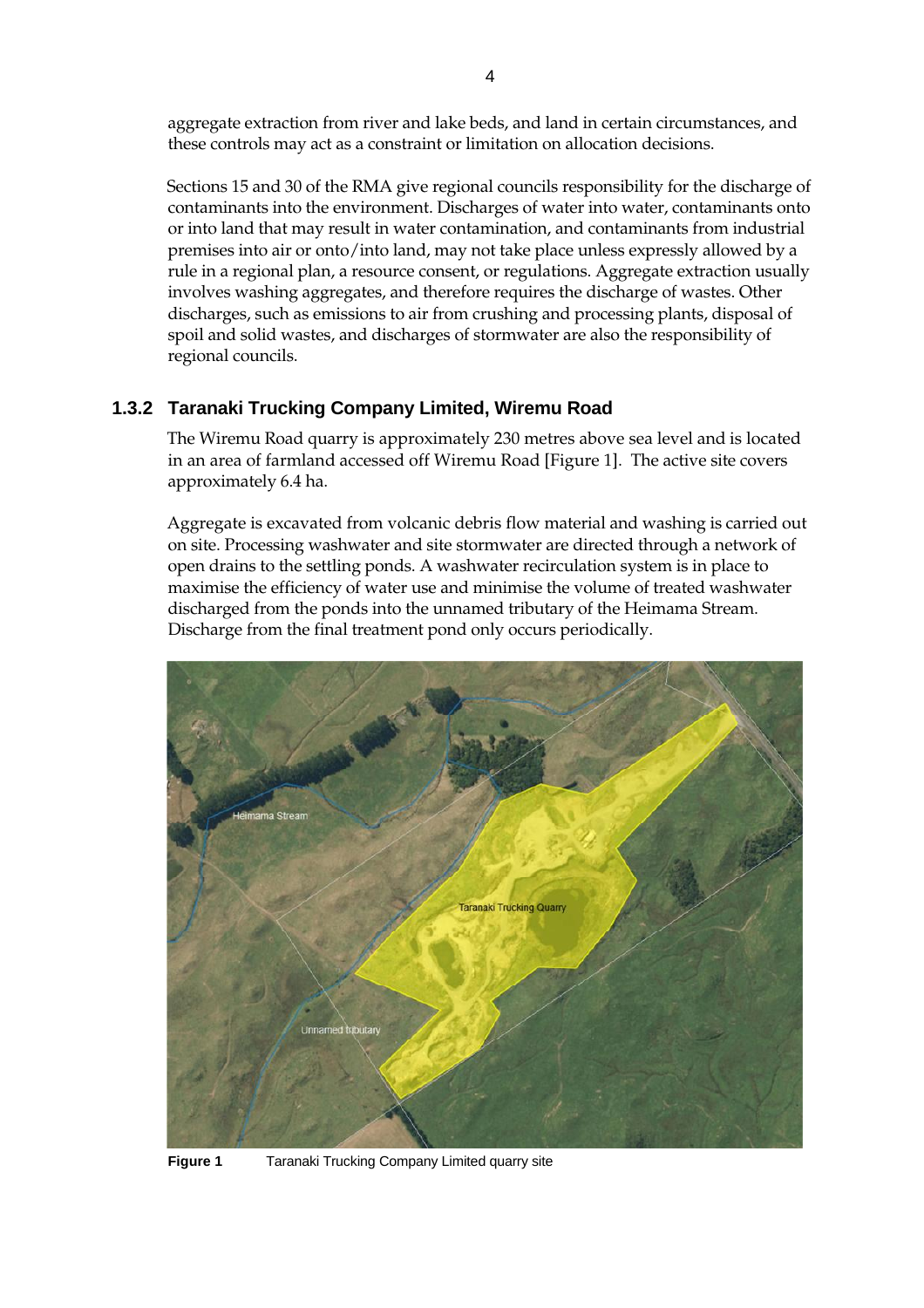#### **1.4 Resource consents**

#### **1.4.1 Water abstraction permit**

Section 14 of the RMA stipulates that no person may take, use, dam or divert any water, unless the activity is expressly allowed for by a resource consent or a rule in a regional plan, or it falls within some particular categories set out in Section 14.

Sufficient volumes of water within streams and rivers to protect aquatic habitat is a primary concern of the Regional Council with respect to water abstraction permits. Water abstraction for quarries is primarily only required for the washing of aggregate, and in this regard the Council encourages the recycling of both washwater and stormwater to minimise the requirement to abstract surface water.

Taranaki Trucking Company Limited holds water abstraction permit **2293-3** to take water from a spring in the vicinity of an unnamed tributary of the Heimama Stream for quarry operations.

This consent will expire in June 2030.

There are nine special conditions attached to this consent.

Condition 1 restricts abstraction volumes.

Condition 2 relates to the construction and operation of the intake structure.

Condition 3 states the consent holder must notify and submit records.

Condition 4 relates to repair and maintenance of equipment and condition 5 states the water meter must be accessible.

Condition 6 states the consent holder must maintain records at weekly intervals of abstraction rate.

Condition 7 relates to records of abstraction rate.

Condition 8 requires that the consent holder shall adopt best practicable option.

Condition 9 relates to a review provision.

A copy of the permit is attached to this report in Appendix I.

#### **1.4.2 Water discharge permit**

Section 15(1)(a) of the RMA stipulates that no person may discharge any contaminant into water, unless the activity is expressly allowed for by a resource consent or a rule in a regional plan, or by national regulations.

Water quality is a primary concern to the Regional Council with regard to aggregate extraction. A quarry can operate as either a 'dry' quarry discharging only stormwater or a 'washing' quarry where aggregate washing facilities are in place.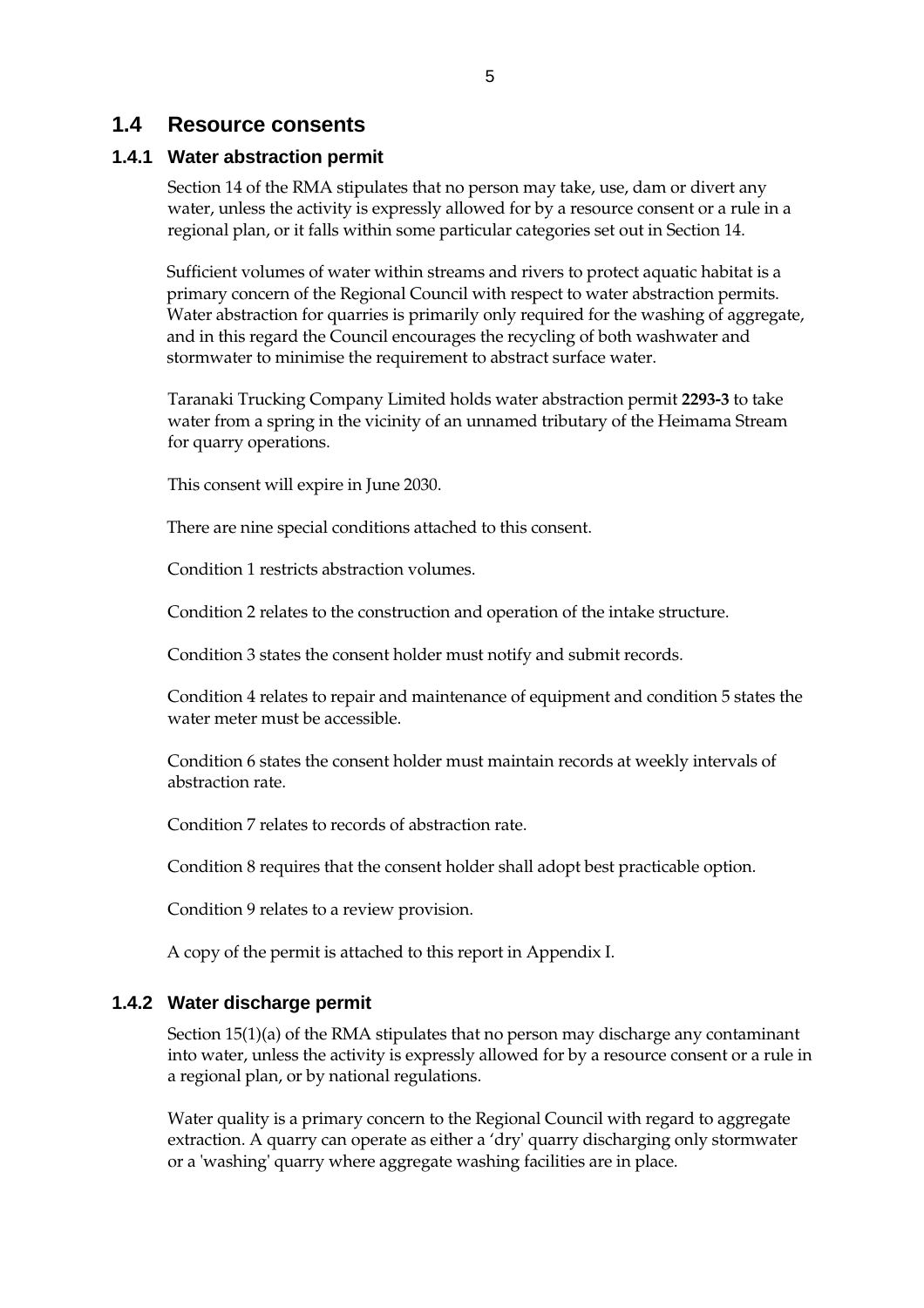Many of the quarries in Taranaki have some form of washing facility and also operate in the vicinity of a water body or have some form of discharge into a water body. Washwater from aggregate washing has a high silt concentration. Discharge of this water into a waterbody, particularly to a river during low flow, results in a smothering of instream life and deterioration in aesthetic conditions and can affect downstream abstractions of water, local fisheries and recreational activity.

Stormwater is generally less contaminated (in terms of silt concentration) and run-off tends to occur when rivers are in higher flow. This means that the effect of silt contamination is reduced due to lower quantities, dilution, and carrying capacity. The installation of appropriate stormwater diversion structures, together with construction and maintenance of contaminated stormwater and aggregate washing discharge treatment facilities are most important in maintaining receiving water quality.

Taranaki Trucking Company Limited holds discharge permit **2184-3** to discharge treated wastewater from quarry operations into an unnamed tributary of the Heimama Stream.

This consent will expire in June 2030.

There are ten special conditions attached to this consent.

Condition 1 states the consent holder shall adopt best practicable option.

Condition 2 relates to reinstatement of the quarry site.

Condition 3 restricts the catchment area to not exceed 6.4 hectares.

Condition 4 relates to maintenance and operation of the settlement ponds.

Condition 5 prohibits the discharge of any untreated stormwater or ground water to any surface water.

Condition 6 sets constituent limits that all discharges must meet.

Condition 7 states the discharge must not have any effect after the mixing zone.

Condition 8 required an approved contingency plan to be provided.

Condition 9 states the consent holder must notify the Council of any changes to operation.

Condition 10 relates to a review provision.

A copy of the permit is attached to this report in Appendix I.

#### **1.4.3 Air discharge**

Section 15(1)(c) of the RMA stipulates that no person may discharge any contaminant from any industrial or trade premises into air, unless the activity is expressly allowed for by a resource consent, a rule in a regional plan, or by national regulations.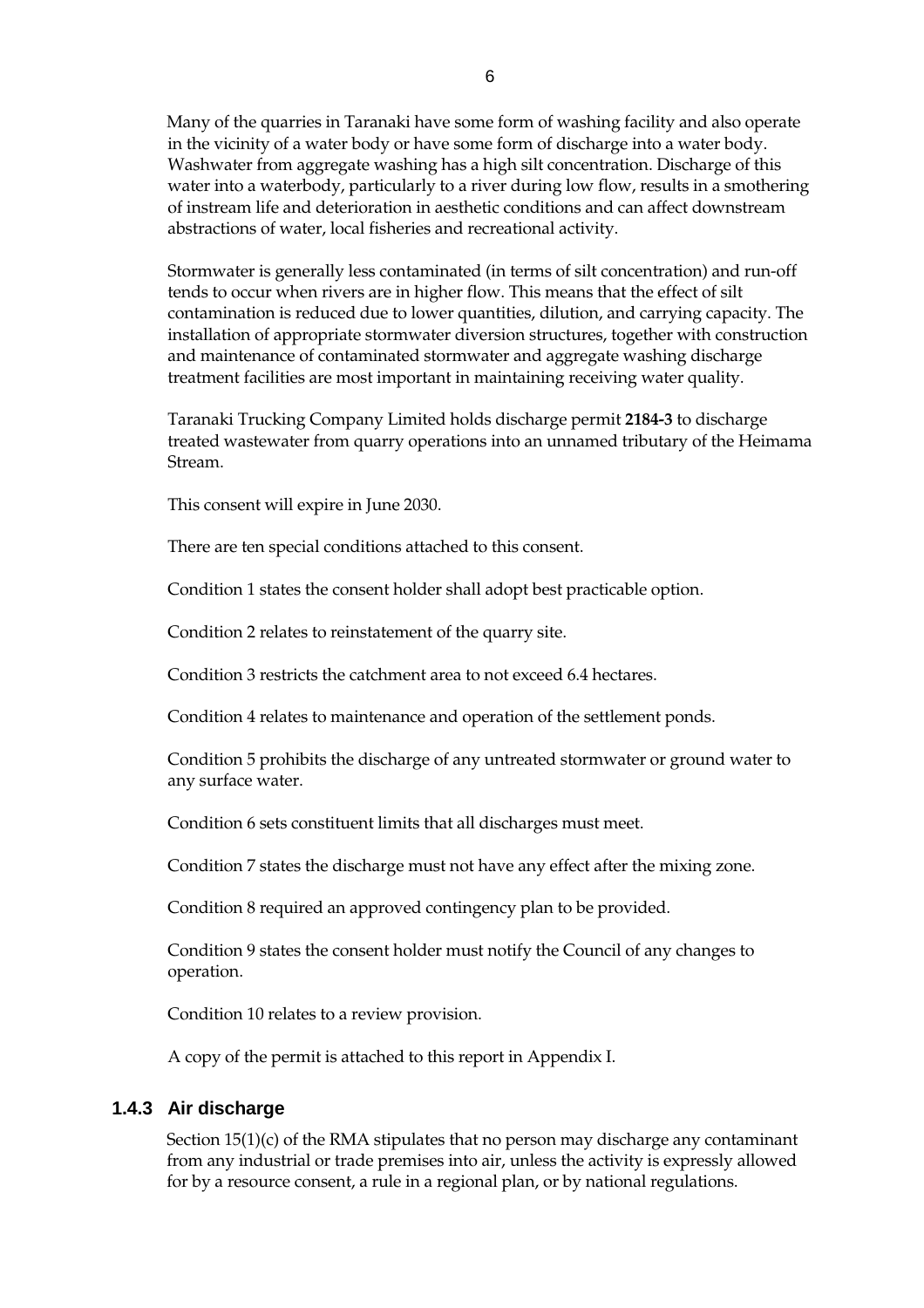Rule 16 of the Regional Air Plan for Taranaki allows the discharge of emissions from quarrying operations as a permitted activity, subject to compliance with various environmental performance conditions.

Taranaki Trucking Company Limited holds no air discharge consents for the Wiremu Road operation because airborne discharges [mainly dust] from the operations meet the requirements of Rule 16 of the Regional Air Plan.

## **1.5 Monitoring programme**

Section 35 of the RMA sets out an obligation for the Taranaki Regional Council to: gather information, monitor, and conduct research on the exercise of resource consents, and the effects arising, within the Taranaki region.

The Taranaki Regional Council may therefore make and record measurements of physical and chemical parameters, take samples for analysis, carry out surveys and inspections, conduct investigations, and seek information from consent holders.

#### **1.5.1 Programme liaison and management**

There is generally a significant investment of time and resources by the Taranaki Regional Council in ongoing liaison with resource consent holders over consent conditions and their interpretation and application, in discussion over monitoring requirements, preparation for any reviews, renewals, or new consents, advice on the Council's environmental management strategies and the content of regional plans, and consultation on associated matters.

#### **1.5.2 Site inspections**

The Wiremu Road site was visited four times during the monitoring period. With regard to consents for the abstraction of and discharge to water, the main points of interest were plant processes with potential or actual discharges to receiving watercourses, including contaminated stormwater and process wastewaters. Air inspections focused on plant processes with associated actual and potential emission sources and characteristics, including potential odour, dust, noxious or offensive emissions. Sources of data being collected by the consent holder were identified and accessed, so that performance in respect of operation, internal monitoring, and supervision could be reviewed by the Council. The neighbourhood was surveyed for environmental effects.

#### **1.5.3 Chemical sampling**

The monitoring programme provided for physicochemical sampling of the discharge and receiving waters if deemed necessary by the inspecting officer.

No chemical sampling was carried out at the Taranaki Trucking, Wiremu road quarry during the 2012-2014 monitoring period as inspections of receiving waters indicated that no sampling was necessary.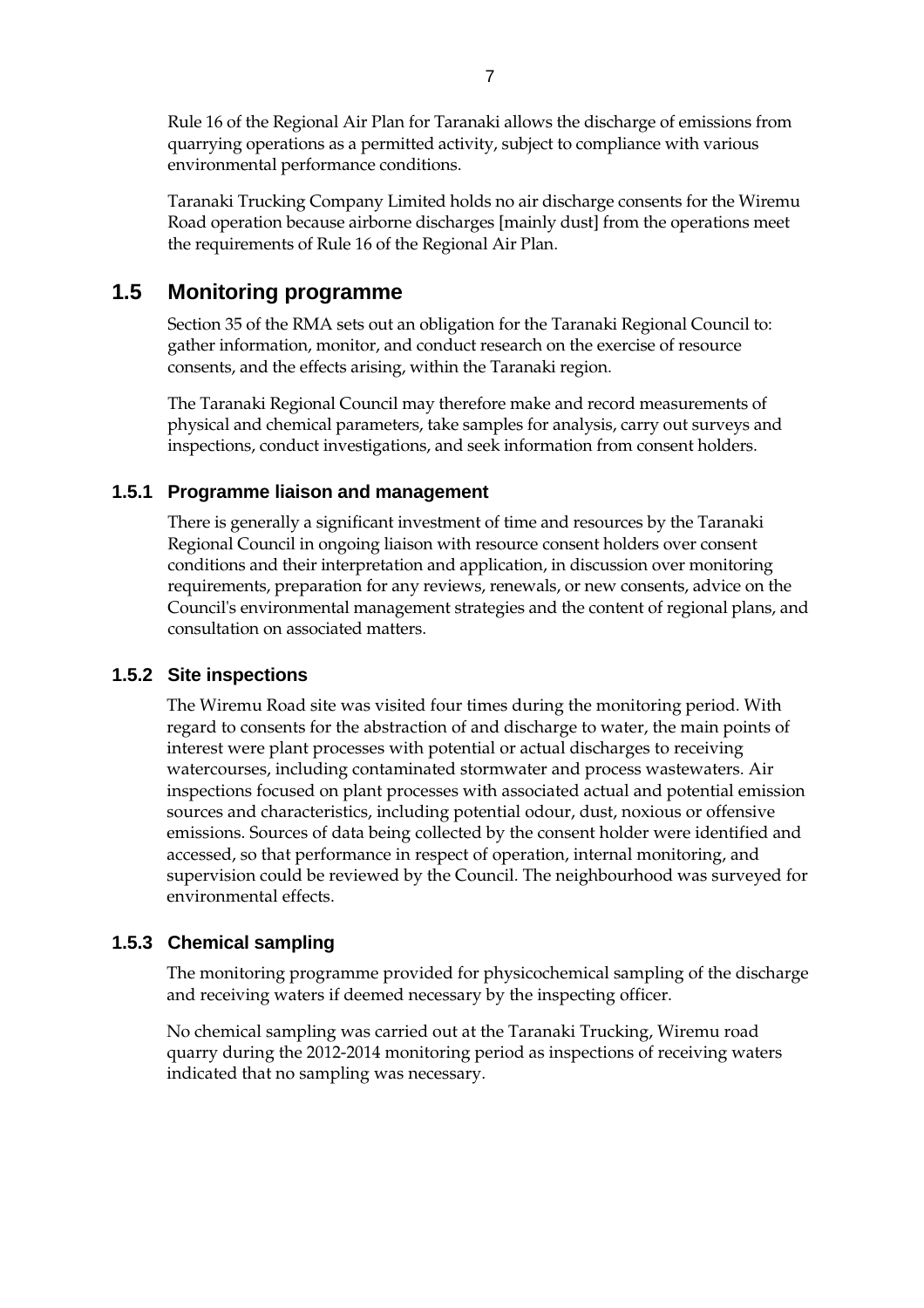## **2. Results**

### **2.1 Water**

#### **2.1.1 Inspections**

During the 2012-2014 monitoring period the Taranaki Regional Council undertook a total of four inspections at the Wiremu Road quarry. Inspections were made of the operational areas and adjacent waterways.

#### **9 October 2012**

The weather was showery with light winds at the time of inspection. The inspecting officer met on site with the site manager. Processing was occurring on the top plant at the time of inspection however no washing was occurring. The first silt pond had been cleaned out. The fines were drying out and then used as backfill. The extraction area looked good. Reinstatement had started at the front of the site. There was product stockpiled onsite. Overall the site was tidy.

#### **3 April 2013**

The processing plants were not operating at the time of inspection. The silt ponds looked to be working well. The layout of the site had changed since the last inspection. The extraction area had been extended. Material had been stockpiled onsite. The reinstated area looked good. There appeared to be clean fill material present from off site. Information was given as to the possible resource consent requirements for this activity.

#### **28 June 2013**

There was no noticeable dust or odour beyond the site boundary. There was processing of material occurring at time of inspection. Material was stockpiled and the silt ponds looked to be working well. Overall the site was tidy.

#### **20 May 2014**

The site was in operation at the time of inspection. There was no noticeable dust beyond site boundary. The exposed area looked to be well bunded and runoff was directed to retention ponds. The retention pond levels were good and looked to be well maintained. There was product stockpiled of different aggregates onsite. There was no visible silt or sediment run off to surrounding areas. Overall the site was tidy and the site appeared to be operating within consent conditions at the time of inspection.

#### **2.1.2 Results of discharge monitoring**

No sampling of the stormwater/washwater discharge was carried out during the monitoring period as inspections indicated that no sampling was required.

#### **2.1.3 Results of receiving environment monitoring**

No sampling was carried out during the monitoring period because no adverse effects were observed in the receiving waters during any of the inspections.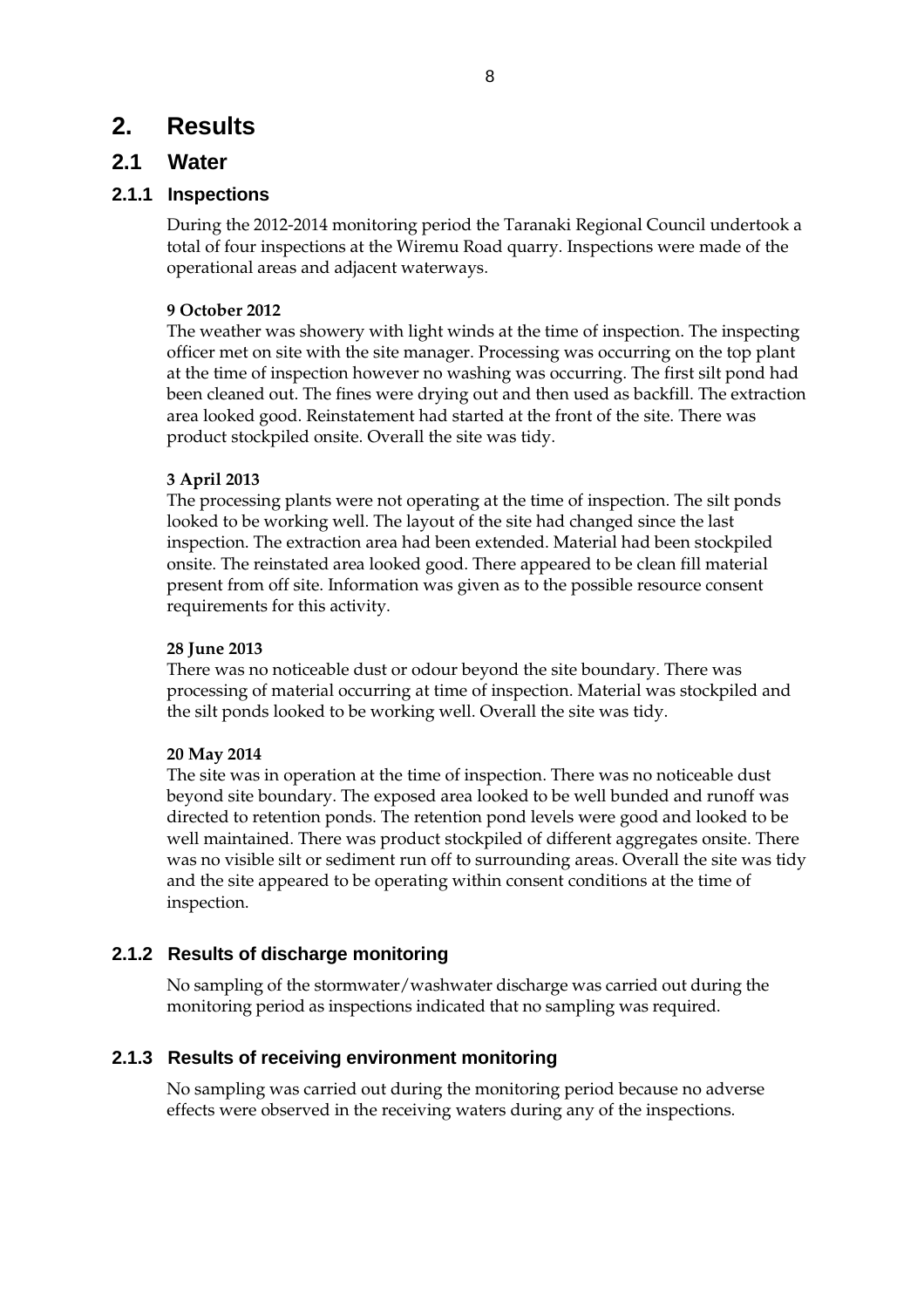### **2.2 Investigations, interventions, and incidents**

The monitoring programme for the period was based on what was considered to be an appropriate level of monitoring, review of data, and liaison with the consent holder. During the monitoring period matters may arise which require additional activity by the Council for example provision of advice and information, or investigation of potential or actual non-compliance or failure to maintain good practices. A pro-active approach that in the first instance avoids issues occurring is favoured.

The Taranaki Regional Council operates and maintains a register of all complaints or reported and discovered excursions from acceptable limits and practices, including non-compliance with consents, which may damage the environment. The Unauthorised Incident Register (UIR) includes events where the company concerned has itself notified the Council. The register contains details of any investigation and corrective action taken.

Complaints may be alleged to be associated with a particular site. If there is potentially an issue of legal liability, the Council must be able to prove by investigation that the identified company is indeed the source of the incident (or that the allegation cannot be proven).

In the 2012-2014 monitoring period, there were no incidents or complaints recorded by the Council that were associated with the operations at the Taranaki Trucking quarry site.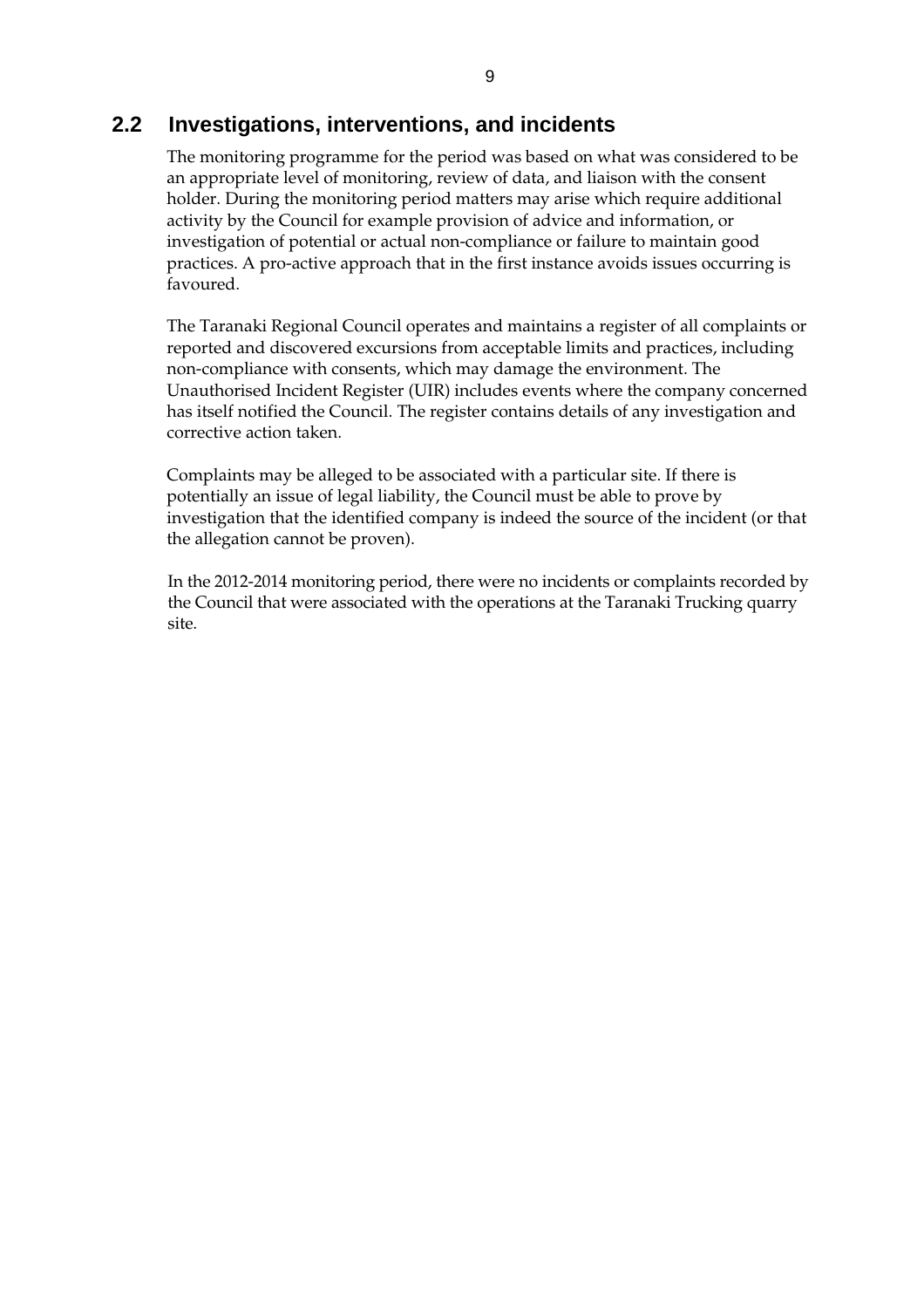## **3. Discussion**

## **3.1 Discussion of plant performance**

Washwater discharged from the Wiremu Road quarry during the monitoring period was observed to be acceptable in terms of its effects on the receiving waters, and compliance with consent conditions was achieved. A washwater recirculation system is in place to maximise the efficiency of water use and minimise the volume of treated washwater discharged from the ponds.

## **3.2 Environmental effects of exercise of water permit**

The main potential environment effect on waterways that quarries have is the discharges of wash water containing high suspended solids concentrations into nearby waterways. Such discharges may result in discolouration of the waterway near the discharge point and may result in smothering of benthic lifeforms, form a barrier to fish movement and may affect fish spawning habitats.

The Taranaki Regional Council monitors for possible effects on stream life by conducting a visual inspection of the streambed and water quality, up and downstream of the quarry.

Monitoring of the Wiremu Road site during the 2012-2014 period did not find any adverse effects in the receiving waters, there was a discharge observed from the site on one occasion. Water is recirculated to minimise discharges to the unnamed tributary.

## **3.3 Evaluation of performance**

A summary of the Company's compliance record for the year under review is set out in Tables 1 and 2.

|    | <b>Condition requirement</b>                                                                   | Means of monitoring during period under review | Compliance<br>achieved? |
|----|------------------------------------------------------------------------------------------------|------------------------------------------------|-------------------------|
| 1. | Adopt best practicable option                                                                  | Inspections of site                            | Yes                     |
| 2. | Reinstatement of the quarry site                                                               | N/A                                            | N/A                     |
| 3. | Restricts the catchment area to not<br>exceed 6.4 hectares                                     | Inspections of site                            | Yes                     |
| 4. | Maintenance and operation of the<br>settlement ponds                                           | Inspections of site                            | Yes                     |
| 5. | Prohibits the discharge of any<br>untreated stormwater or ground water<br>to any surface water | Inspections of site                            | Yes                     |
| 6. | Discharges met set constituents                                                                | Sampling (not required)                        | N/A                     |
| 7. | Discharge must not have any effect<br>after the mixing zone                                    | Inspections of site                            | Yes                     |
| 8. | Provide Contingency Plan to TRC                                                                | Received                                       | Yes                     |

**Table 1** Summary of performance for Consent **2184-3** to discharge treated wastewater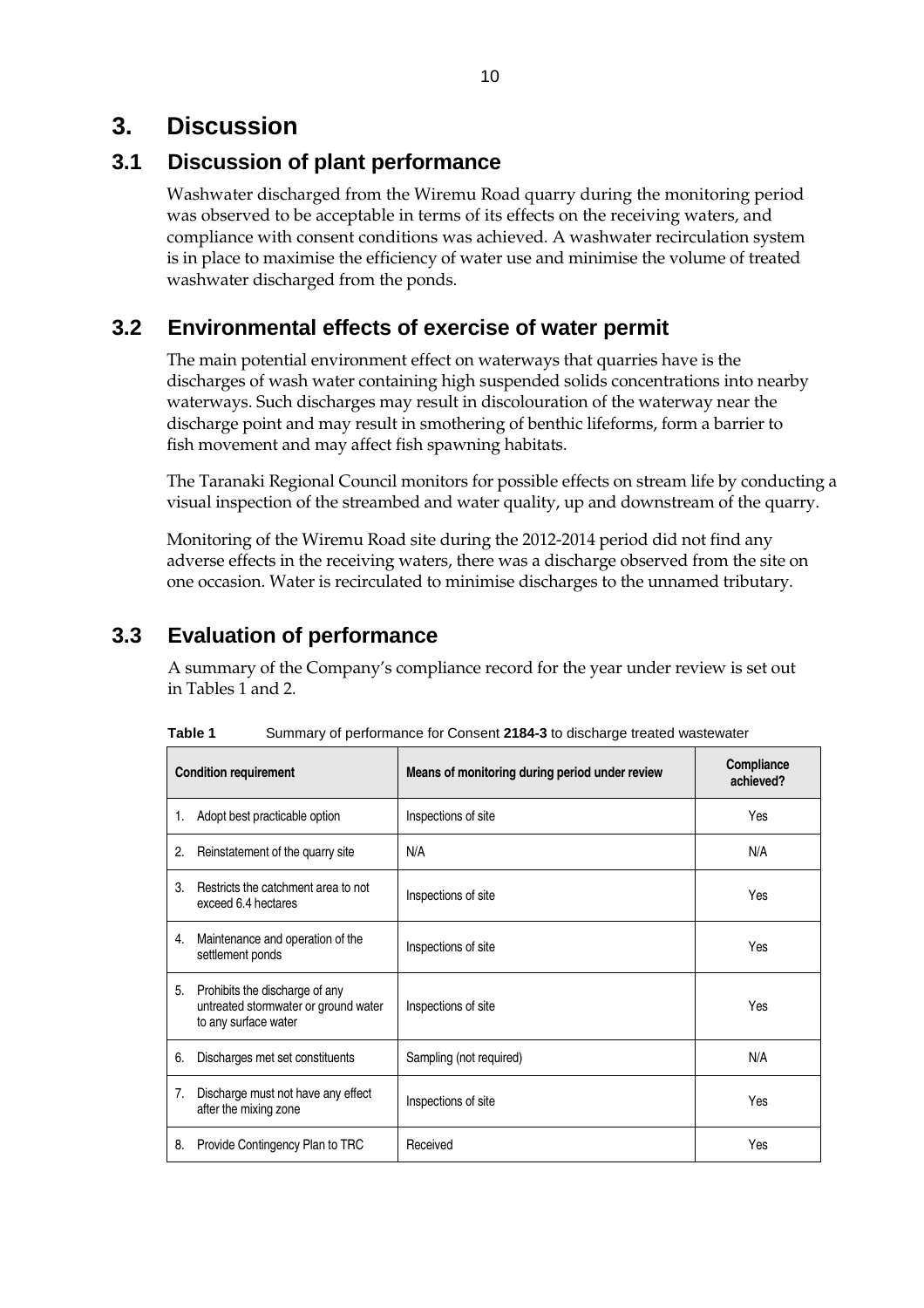| <b>Condition requirement</b>                                                                              | Means of monitoring during period under review | Compliance<br>achieved? |
|-----------------------------------------------------------------------------------------------------------|------------------------------------------------|-------------------------|
| Notification to TRC of any changes to<br>9.<br>operation                                                  | Notification received                          | Yes                     |
| 10. Review of consent                                                                                     | Optional review date June 2018                 | N/A                     |
| Overall assessment of consent compliance and environmental performance in respect of this consent<br>High |                                                |                         |

| Table 2 | Summary of performance for Consent 2293-3 to take water from a tributary of the |
|---------|---------------------------------------------------------------------------------|
|         | Heimama stream                                                                  |

|                | <b>Condition requirement</b>                                                                              | Means of monitoring during period under review | Compliance<br>achieved? |
|----------------|-----------------------------------------------------------------------------------------------------------|------------------------------------------------|-------------------------|
| 1.             | Restricts abstraction volumes                                                                             | Inspections and sampling                       | Yes                     |
| 2.             | Requires the construction and<br>operation of an intake structure                                         | Inspections of site                            | Yes                     |
| 3.             | Notify and submit records                                                                                 | Notification received                          | Yes                     |
| 4.             | Requires the repair and maintenance<br>of equipment                                                       | Inspections of site                            | Yes                     |
| 5.             | Water meter must be accessible                                                                            | Inspections of site                            | Yes                     |
| 6.             | Records must be kept at weekly<br>intervals of abstraction rate                                           | Inspections of site                            | Yes                     |
| 7 <sub>1</sub> | Records of abstraction rate submitted                                                                     | Notification received                          | Yes                     |
| 8.             | Adopt best practicable option                                                                             | Inspections of site                            | Yes                     |
| 9.             | Review of consent                                                                                         | Optional review date June 2018                 | N/A                     |
|                | Overall assessment of consent compliance and environmental performance in respect of this consent<br>High |                                                |                         |

N/A = not applicable

During the period under review the Company demonstrated a high level of environmental performance and compliance with the resource consents. The inspections of the site found the discharge was having no visible adverse impact on the receiving water.

## **3.4 Recommendations from the 2010-2012 biennial report**

In the 2010-2012 Biennial Report, it was recommended:

1. THAT monitoring of discharges from the Wiremu Road quarry operations in 2012-2014 continue at the same level as in 2010-2012.

This recommendation was carried out.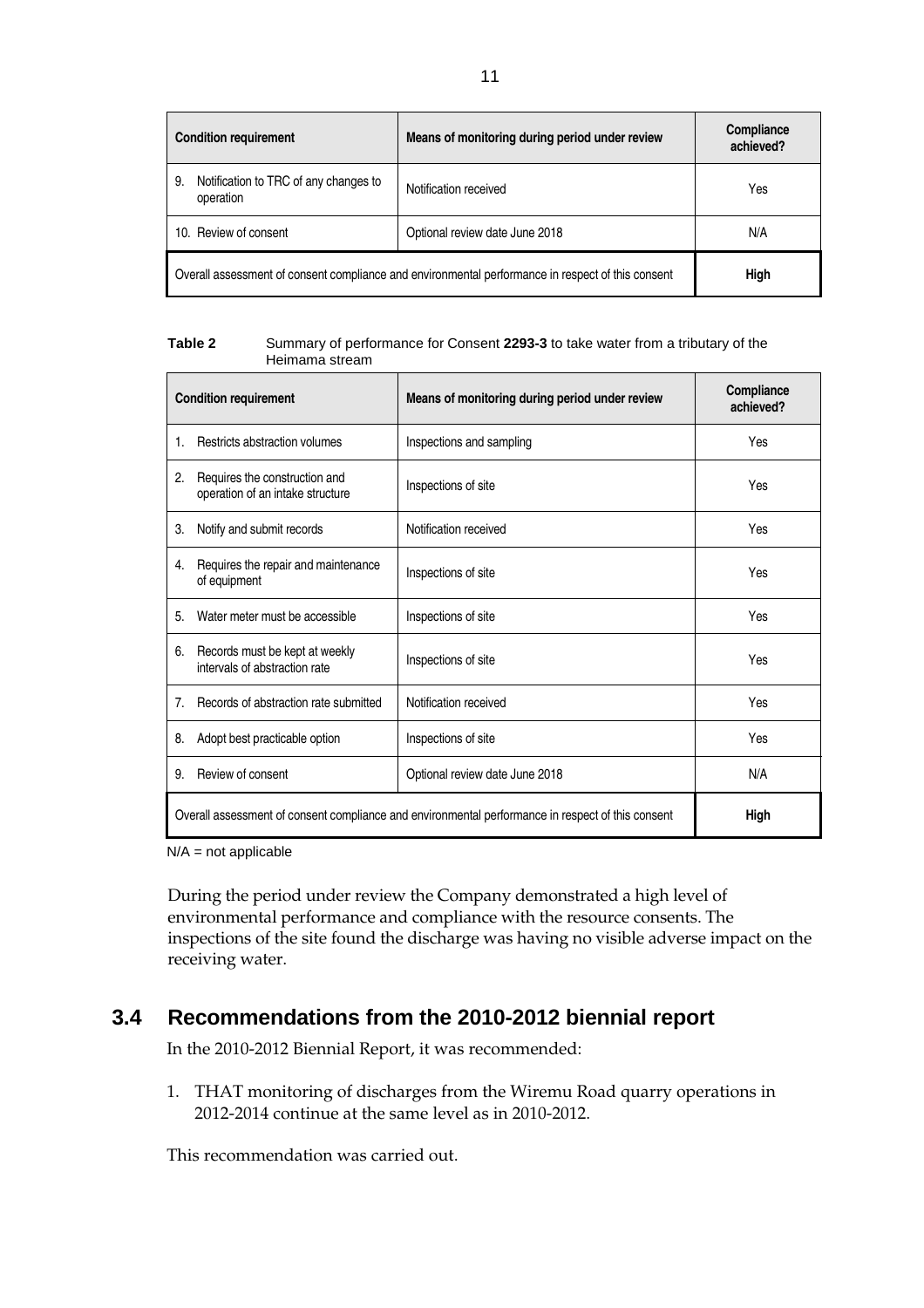## **3.5 Alterations to monitoring programmes for 2014-2016**

In designing and implementing the monitoring programmes for air/water discharges in the region, the Taranaki Regional Council has taken into account the extent of information made available by previous authorities, its relevance under the RMA, the obligations of the Act in terms of monitoring emissions/discharges and effects, and subsequently reporting to the regional community, the scope of assessments required at the time of renewal of permits, and the need to maintain a sound understanding of industrial processes within Taranaki emitting to the atmosphere/discharging to the environment.

In the case of Taranaki Trucking Company Limited, the programme for 2012-2014 was unchanged from that for 2010-2012. It is now proposed that for 2014-2016, the programme remains unaltered. A recommendation to this effect is attached to this report.

A recommendation to this effect is presented in Section 4 of this report.

### **3.6 Exercise of optional review of consent**

None of the consents held by Taranaki Trucking are due for an optional review until June 2018. Both consents will expire in June 2030.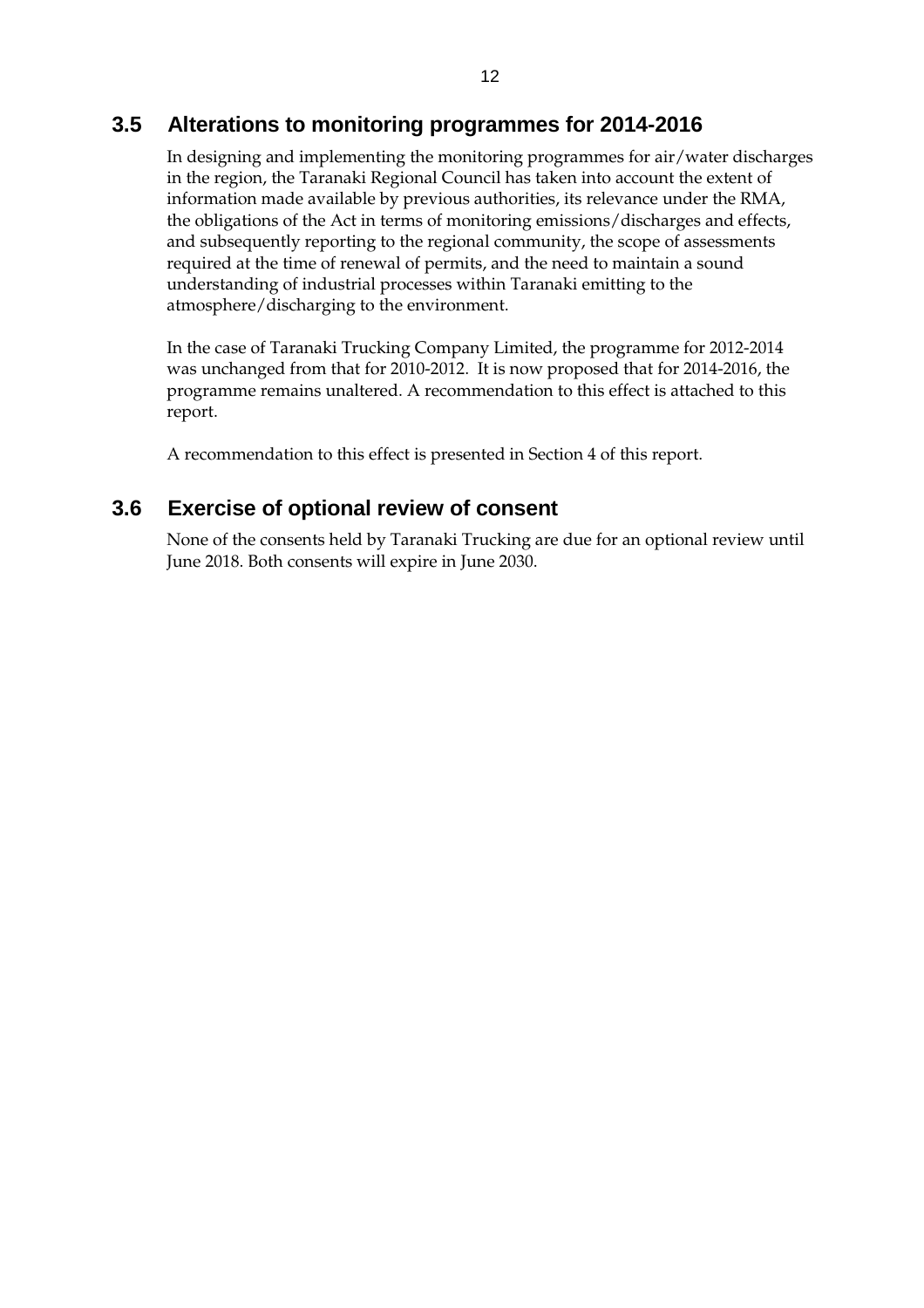## **4. Recommendation**

 1. THAT monitoring of discharges from the Wiremu Road quarry operations in 2014-2016 continue at the same level as in 2012-2014.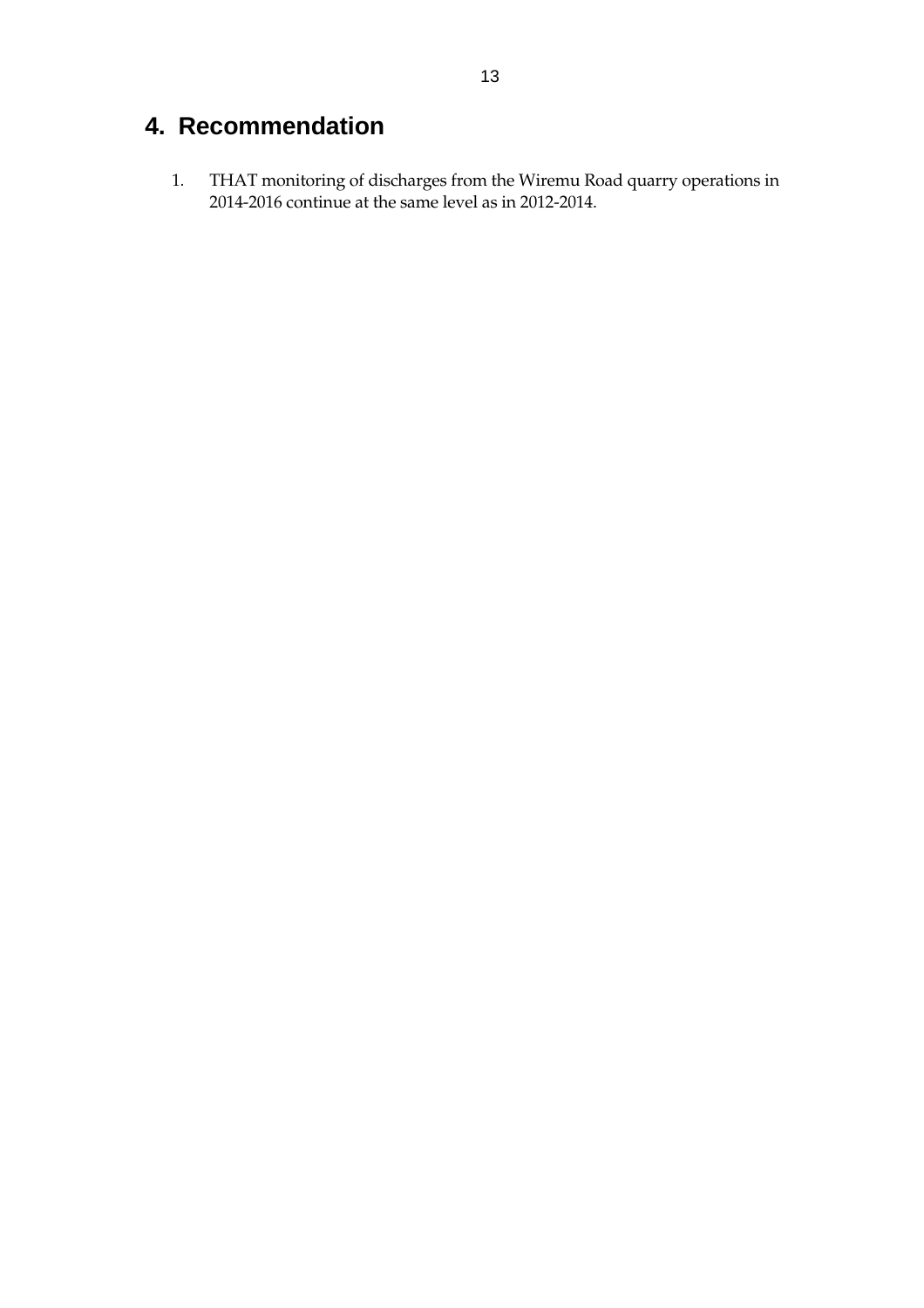## **Glossary of common terms and abbreviations**

The following abbreviations and terms may be used within this report:

| Biomonitoring    | Assessing the health of the environment using aquatic organisms.              |
|------------------|-------------------------------------------------------------------------------|
| Bund             | A wall around a tank to contain its contents in the case of a leak.           |
| <b>CBOD</b>      | Carbonaceous biochemical oxygen demand. A measure of the presence of          |
|                  | degradable organic matter, excluding the biological conversion of             |
|                  | ammonia to nitrate.                                                           |
| Fresh            | Elevated flow in a stream, such as after heavy rainfall.                      |
| $g/m^3$          | Grammes per cubic metre, and equivalent to milligrammes per litre             |
|                  | $(mg/L)$ . In water, this is also equivalent to parts per million (ppm), but  |
|                  | the same does not apply to gaseous mixtures.                                  |
| Incident         | An event that is alleged or is found to have occurred that may have actual    |
|                  | or potential environmental consequences or may involve non-compliance         |
|                  | with a consent or rule in a regional plan. Registration of an incident by     |
|                  | the Council does not automatically mean such an outcome had actually          |
|                  | occurred.                                                                     |
| Intervention     | Action/s taken by Council to instruct or direct actions be taken to avoid     |
|                  | or reduce the likelihood of an incident occurring.                            |
| Investigation    | Action taken by Council to establish what were the circumstances/events       |
|                  | surrounding an incident including any allegations of an incident.             |
| 1/s              | Litres per second.                                                            |
| Mixing zone      | The zone below a discharge point where the discharge is not fully mixed       |
|                  | with the receiving environment. For a stream, conventionally taken as a       |
|                  | length equivalent to 7 times the width of the stream at the discharge         |
|                  | point.                                                                        |
| pH               | A numerical system for measuring acidity in solutions, with 7 as neutral.     |
|                  | Numbers lower than 7 are increasingly acidic and higher than 7 are            |
|                  | increasingly alkaline. The scale is logarithmic i.e. a change of 1 represents |
|                  | a ten-fold change in strength. For example, a pH of 4 is ten times more       |
|                  | acidic than a pH of 5.                                                        |
| Physicochemical  | Measurement of both physical properties (e.g. temperature, clarity,           |
|                  | density) and chemical determinants (e.g. metals and nutrients) to             |
|                  | characterise the state of an environment.                                     |
| Resource consent | Refer Section 87 of the RMA. Resource consents include land use consents      |
|                  | (refer Sections 9 and 13 of the RMA), coastal permits (Sections 12, 14 and    |
|                  | 15), water permits (Section 14) and discharge permits (Section 15).           |
| RMA              | Resource Management Act 1991 and subsequent amendments.                       |
| SS               | Suspended solids.                                                             |
| Temp             | Temperature, measured in °C.                                                  |
| Turb             | Turbidity, expressed in NTU.                                                  |
| UI               | Unauthorised Incident.                                                        |
| <b>UIR</b>       | Unauthorised Incident Register - contains a list of events recorded by the    |
|                  | Council on the basis that they may have the potential or actual               |
|                  | environmental consequences that may represent a breach of a consent or        |
|                  | provision in a Regional Plan.                                                 |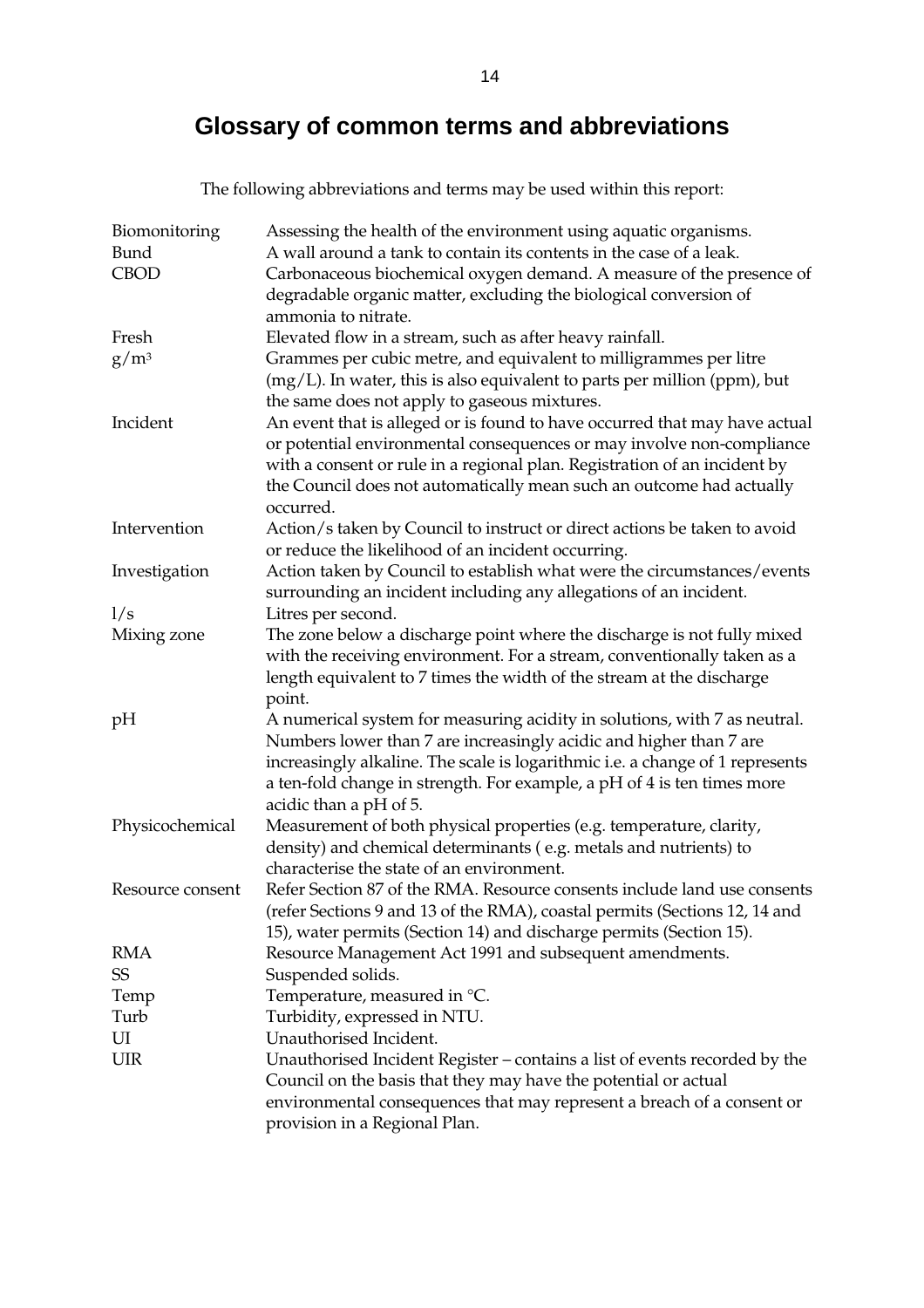## **Bibliography and references**

- Taranaki Regional Council, 1992: Regional Policy Statement Working Paper. Aggregate extraction in Taranaki.
- Taranaki Regional Council, 1996: Quarries Monitoring Programme Annual Report. Taranaki Trucking Co Ltd, Wiremu Road, 1995-96. Technical Report 96-15
- Taranaki Regional Council, 1997: Quarries Monitoring Programme Annual Report. Taranaki Trucking Co Ltd, 1996-97. Technical Report 97-70
- Taranaki Regional Council, 1998: Quarries Monitoring Programme Annual Report. Taranaki Trucking Co Ltd, 1997-98. Technical Report 98-55
- Taranaki Regional Council, 1999: Taranaki Trucking Co Ltd Monitoring Programme Annual Report. 1998-99. Technical Report 99-85
- Taranaki Regional Council, 2000: Taranaki Trucking Co Ltd Monitoring Programme Annual Report 1999-2000. Technical Report 2000–82
- Taranaki Regional Council, 2002: Taranaki Trucking Co Ltd Monitoring Programme Annual Report 2000-2002. Technical Report 2002-84
- Taranaki Regional Council, 2004: Taranaki Trucking Co Ltd Monitoring Programme Annual Report 2002-2004. Technical Report 2004-90
- Taranaki Regional Council, 2006: Taranaki Trucking Company Limited, Wiremu Road and Waiteika Road Quarries Combined Monitoring Programme Biennial Report 2004- 2006. Technical Report 2006-90
- Taranaki Regional Council, 2008: Taranaki Trucking Company Limited, Wiremu Road and Waiteika Road Quarries Combined Monitoring Programme Biennial Report 2006- 2008. Technical Report 2008-28
- Taranaki Regional Council, 2010: Taranaki Trucking Company Limited, Wiremu Road and Waiteika Road Quarries Combined Monitoring Programme Biennial Report 2008- 2010. Technical Report 2010-73
- Taranaki Regional Council, 2012: Taranaki Trucking Company Limited, Wiremu Road Quarry Monitoring Programme Biennial Report 2010-2012. Technical Report 2012-49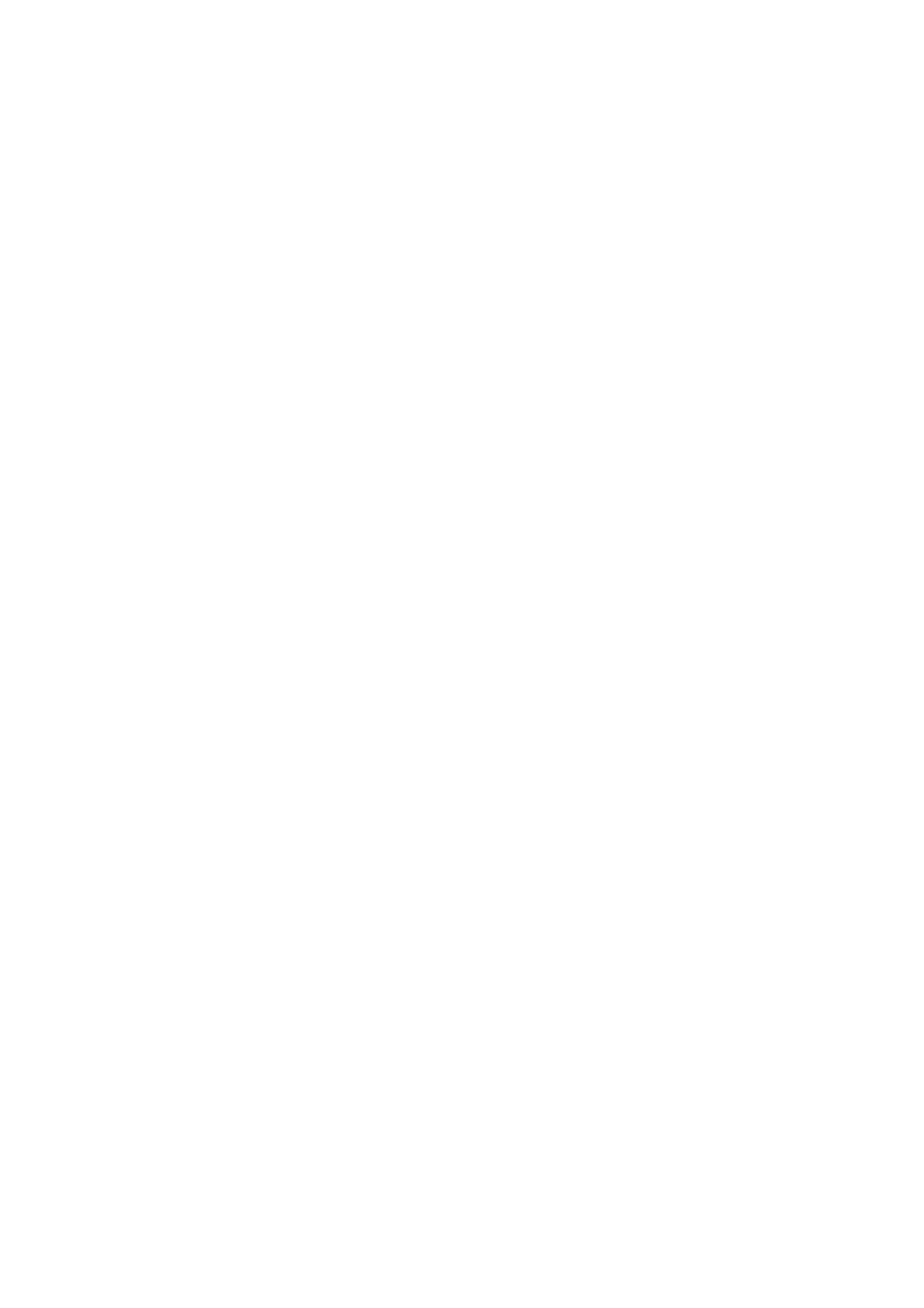# **Appendix I**

**Resource consents held by Taranaki Trucking Company Limited**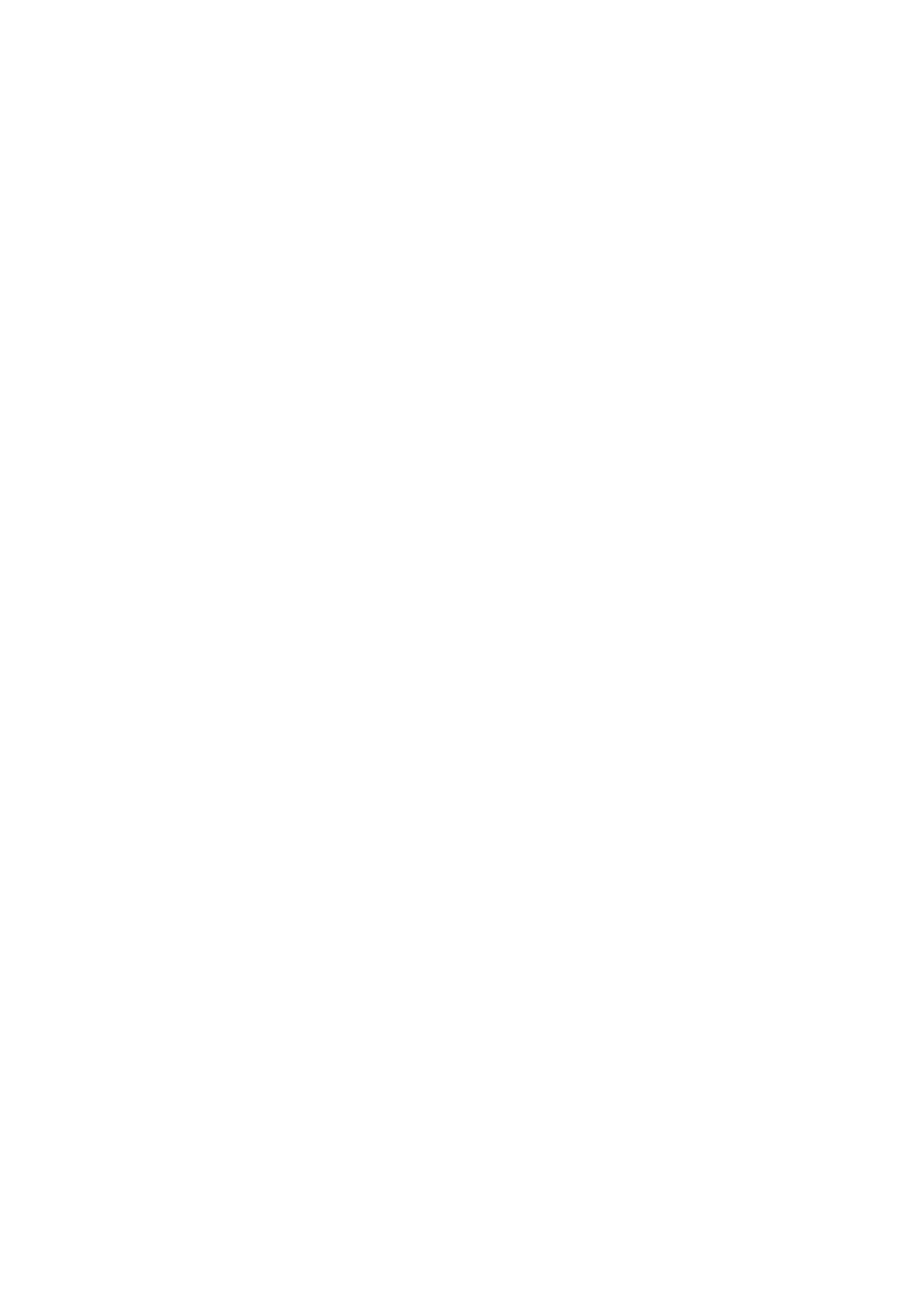#### **Discharge Permit Pursuant to the Resource Management Act 1991 a resource consent is hereby granted by the Taranaki Regional Council**

| Name of<br><b>Consent Holder:</b> | <b>Taranaki Trucking Company Limited</b><br>P O Box 65<br>STRATFORD 4352 |
|-----------------------------------|--------------------------------------------------------------------------|
| Decision Date:                    | 30 November 2012                                                         |
| Commencement<br>Date:             | 30 November 2012                                                         |

## **Conditions of Consent**

- Consent Granted: To discharge treated wastewater from quarry operations into an unnamed tributary of the Heimama Stream at or about (NZTM) 1679087E-5641414N
- Expiry Date: 1 June 2030
- Review Date(s): June 2018, June 2024
- Site Location: 1017 Wiremu Road, Opunake
- Legal Description: Lot 1 DP 15853 Blk VII Opunake SD (Discharge source and site)
- Catchment: Heimama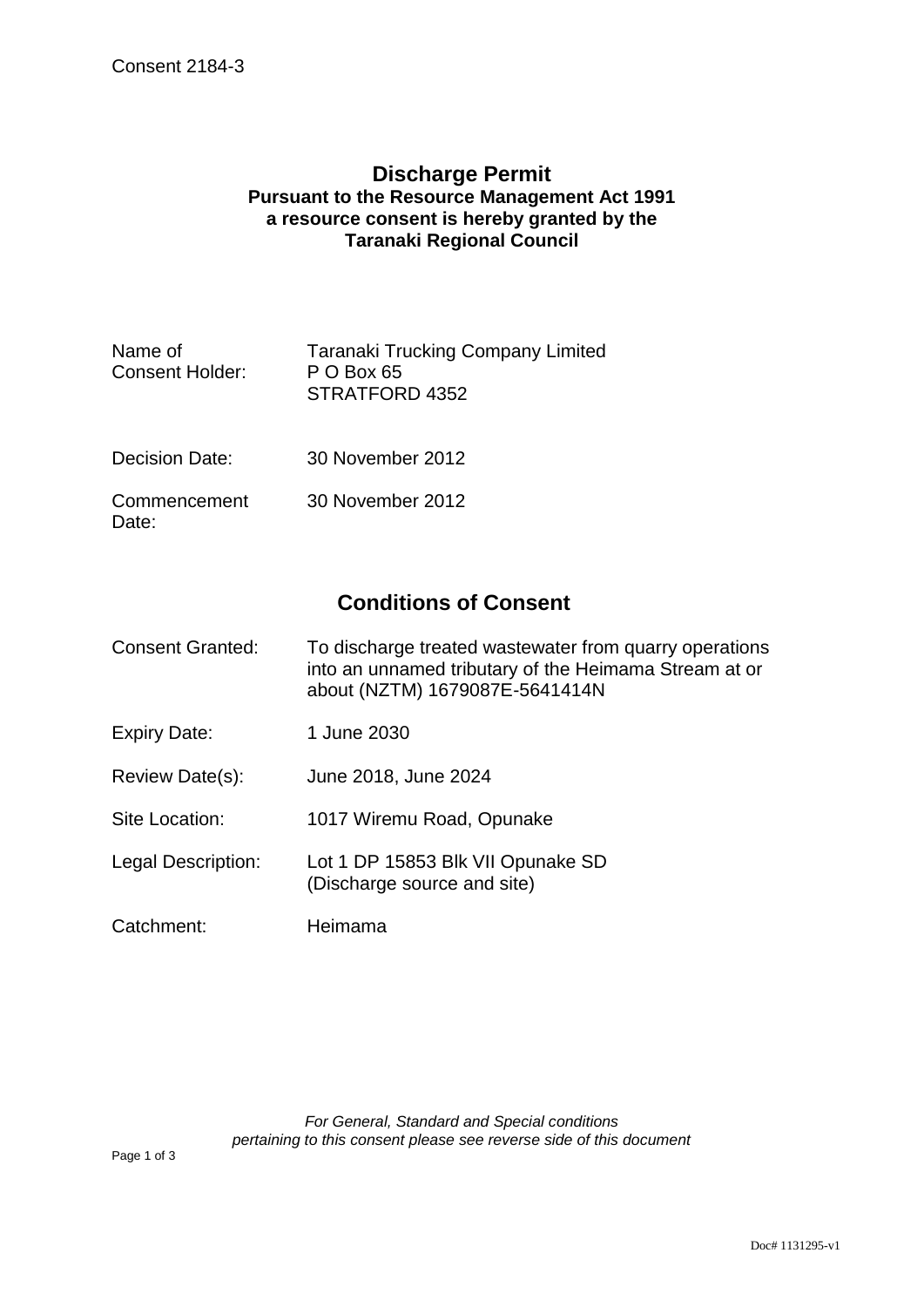#### **General condition**

a. The consent holder shall pay to the Taranaki Regional Council all the administration, monitoring and supervision costs of this consent, fixed in accordance with section 36 of the Resource Management Act 1991.

#### **Special conditions**

Ē

- 1. The consent holder shall at all times adopt the best practicable option, as defined in the Resource Management Act 1991, to prevent or minimise any adverse effects of the discharge to the environment.
- 2. The consent holder shall operate and progressively reinstate the quarry site in a manner which ensures that the area of exposed, un-vegetated earth, within the quarry's stormwater catchment is kept to a minimum at all times.
- 3. The stormwater discharged shall be from a catchment area not exceeding 6.4 hectares.
- 4. The consent holder shall properly maintain and operate the settling ponds system, including the use of shut off valves, in such a manner that any discharge which may occur shall not breach the conditions of this consent. The settling ponds system shall be operated, as far as practicable, so as to minimise the duration and frequency of discharges.
- 5. There shall be no direct discharge of untreated stormwater or groundwater from the active quarry site into any surface water.
- 6. Constituents of the discharge shall meet the standards shown in the following table.

| Constituent                      | <b>Standard</b>                                     |
|----------------------------------|-----------------------------------------------------|
| рH                               | Within the range 6.0 to 9.0                         |
| suspended solids                 | Concentration not greater than 100 gm <sup>-3</sup> |
| total recoverable oil and grease | Concentration not greater than 15 $\text{cm}^3$     |

This condition shall apply before entry of the treated stormwater into the receiving waters at a designated sampling point approved by the Chief Executive, Taranaki Regional Council.

- 7. After allowing for reasonable mixing, within a mixing zone extending 25 metres downstream of the discharge point, the discharge shall not give rise to any of the following effects in the receiving waters:
	- a) the production of any conspicuous oil or grease films, scums or foams, or floatable or suspended materials;
	- b) any conspicuous change in the colour or visual clarity;
	- c) any emission of objectionable odour;
	- d) the rendering of fresh water unsuitable for consumption by farm animals;
	- e) any significant adverse effects on aquatic life.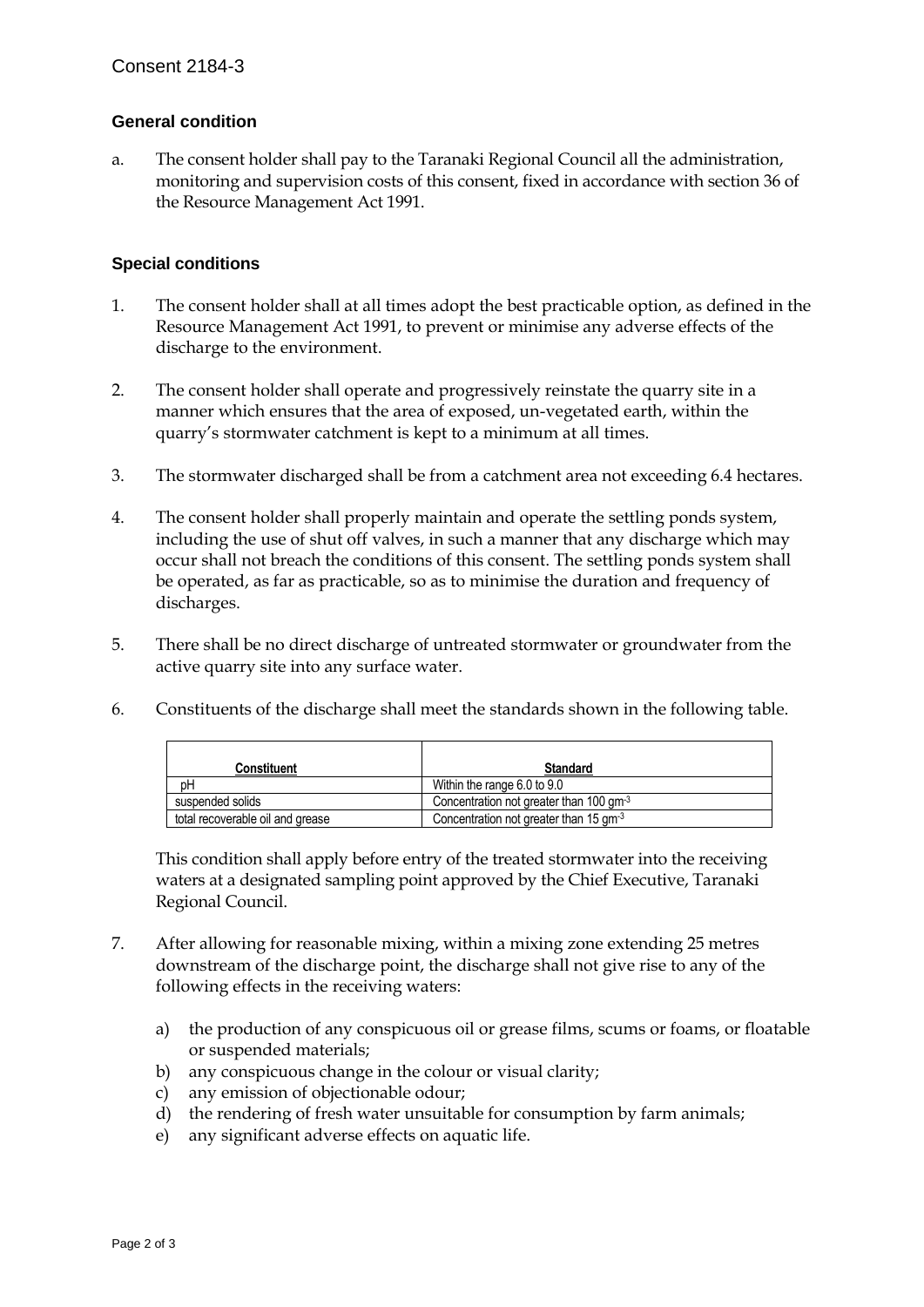#### Consent 2184-3

- 8. The consent holder shall maintain a contingency plan that details measures and procedures to be undertaken to prevent spillage or any discharge of contaminants not authorised by this consent. The contingency plan shall be followed in the event of a spill or unauthorised discharge and shall be certified by the Chief Executive, Taranaki Regional Council as being adequate to avoid, remedy or mitigate the environmental effects of such a spillage or discharge.
- 9. The consent holder shall notify the Chief Executive, Taranaki Regional Council, prior to making any changes to the processes or operations undertaken at the site, or the chemicals used or stored on site that could alter the nature of the discharge. Any such change shall then only occur following receipt of any necessary approval under the Resource Management Act. Notification shall include the consent number, a brief description of the activity consented and an assessment of the environmental effects of any changes, and be emailed to consents@trc.govt.nz.
- 10. In accordance with section 128 and section 129 of the Resource Management Act 1991, the Taranaki Regional Council may serve notice of its intention to review, amend, delete or add to the conditions of this resource consent by giving notice of review during the month of June 2018 and/or June 2024, for the purpose of ensuring that the conditions are adequate to deal with any adverse effects on the environment arising from the exercise of this resource consent, which were either not foreseen at the time the application was considered or which it was not appropriate to deal with at the time.

Signed at Stratford on 30 November 2012

 For and on behalf of Taranaki Regional Council

 $\overline{\phantom{a}}$  , which is a set of the contract of the contract of the contract of the contract of the contract of the contract of the contract of the contract of the contract of the contract of the contract of the contract

**Director-Resource Management**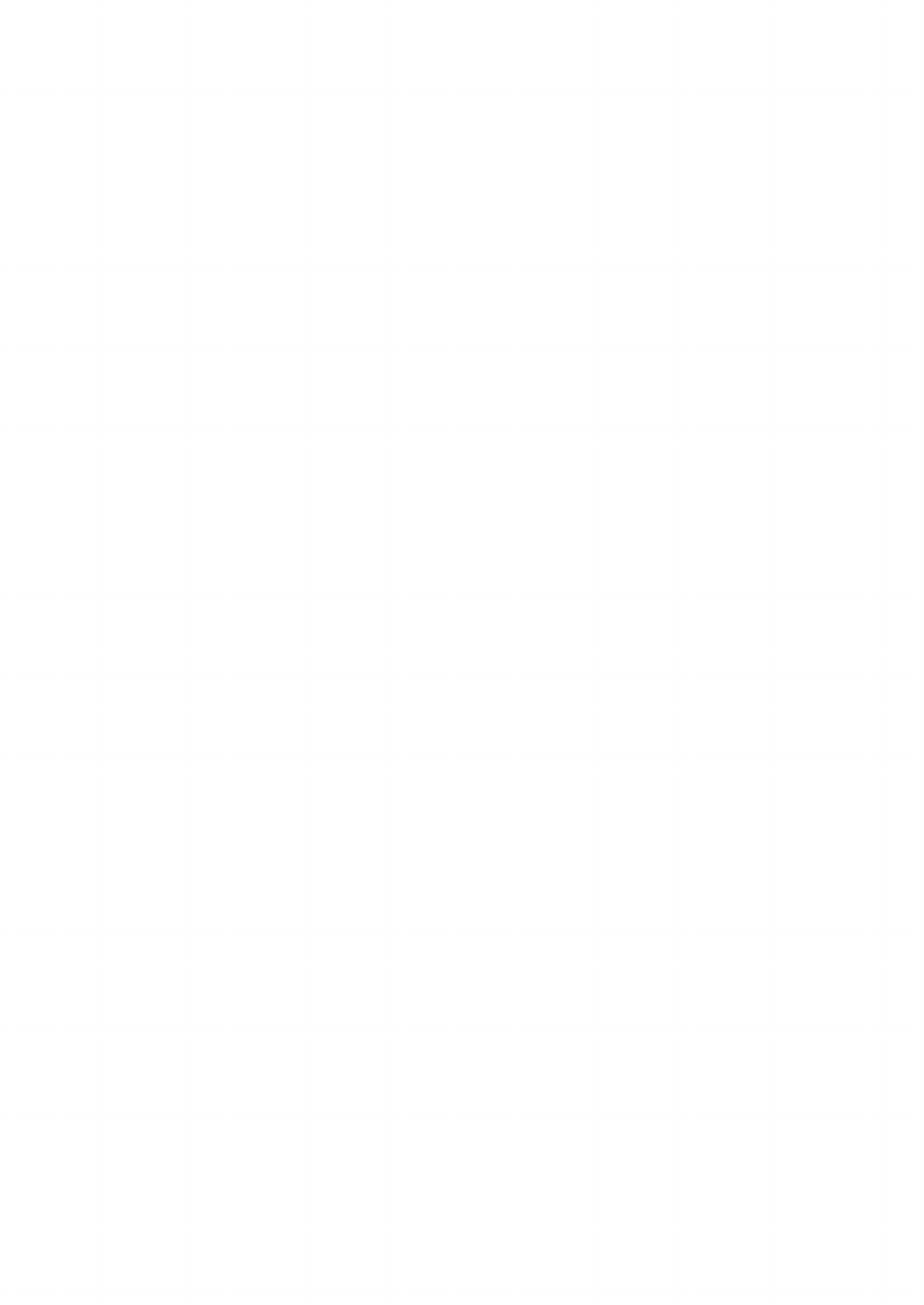#### **Water Permit Pursuant to the Resource Management Act 1991 a resource consent is hereby granted by the Taranaki Regional Council**

| Name of<br><b>Consent Holder:</b> | <b>Taranaki Trucking Company Limited</b><br>P O Box 65<br>STRATFORD 4352 |
|-----------------------------------|--------------------------------------------------------------------------|
| Decision Date:                    | 30 November 2012                                                         |
|                                   |                                                                          |

Commencement Date: 30 November 2012

## **Conditions of Consent**

| <b>Consent Granted:</b> | To take water from an excavated pond in the vicinity of an<br>unnamed tributary of the Heimama Stream for quarrying<br>operations at or about (NZTM) 1679110E-5641629N |
|-------------------------|------------------------------------------------------------------------------------------------------------------------------------------------------------------------|
| <b>Expiry Date:</b>     | 1 June 2030                                                                                                                                                            |
| Review Date(s):         | June 2018, June 2024                                                                                                                                                   |
| Site Location:          | 1017 Wiremu Road, Opunake                                                                                                                                              |
| Legal Description:      | Lot 1 DP 15853 Blk VII Opunake SD (Site of take)                                                                                                                       |
| Catchment:              | Heimama                                                                                                                                                                |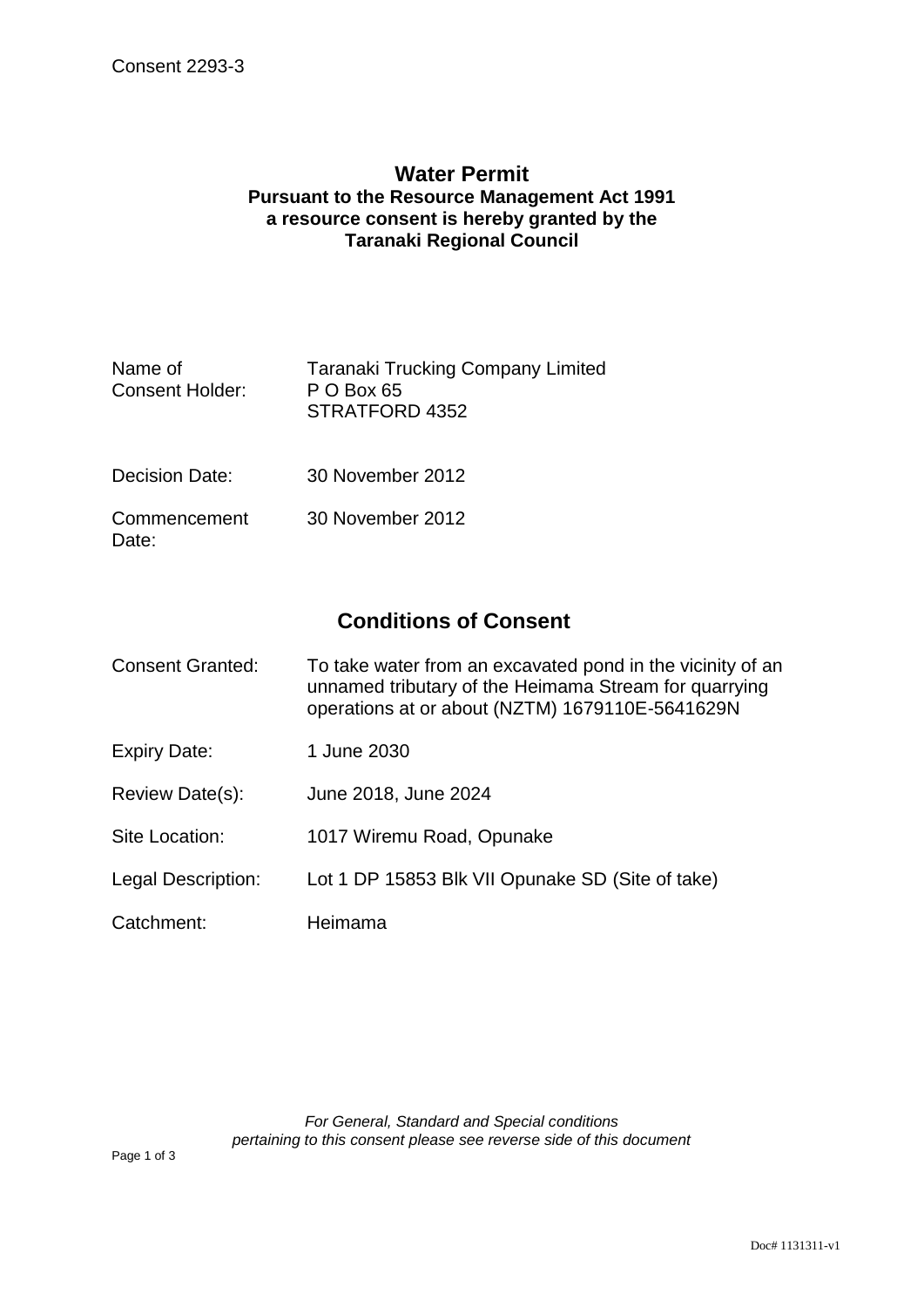#### **General condition**

a. The consent holder shall pay to the Taranaki Regional Council all the administration, monitoring and supervision costs of this consent, fixed in accordance with section 36 of the Resource Management Act 1991.

#### **Special conditions**

- 1. The volume of water taken shall not exceed 320 cubic metres per day, at a rate not exceeding 12.5 litres per second.
- 2. Before exercising this consent the consent holder shall install, and thereafter maintain a water meter at the site of taking. The water meter shall be tamper-proof and shall measure and record the rate and volume of water taken to an accuracy of  $\pm 5\%$ .

*Note: Water meters must be installed, and regularly maintained, in accordance with manufacturer's specifications in order to ensure that they meet the required accuracy. Even with proper maintenance, water meters have a limited lifespan.* 

- 3. The consent holder shall provide the Chief Executive, Taranaki Regional Council with a document from a suitably qualified person certifying that water measuring and recording equipment required by the conditions of this consent ('the equipment'):
	- a) has been installed and/or maintained in accordance with the manufacturer's specifications; and/or
	- b) has been tested and shown to be operating to an accuracy of  $\pm 5\%$ .

The documentation shall be provided:

- a) within 30 days of the installation of a water meter;
- b) at other times when reasonable notice is given and the Chief Executive, Taranaki Regional Council has reasonable evidence that the equipment may not be functioning as required by this consent; and
- c) no less frequently than once every five years.
- 4. If any measuring or recording equipment breaks down, or for any reason is not operational, the consent holder shall advise the Chief Executive, Taranaki Regional Council immediately. Any repairs or maintenance to this equipment must be undertaken by a suitably qualified person.
- 5. The water meter shall be accessible to Taranaki Regional Council officers at all reasonable times for inspection and/or data retrieval.
- 6. The consent holder shall maintain a record of the water taken by recording the meter reading and the date of the reading at weekly intervals. This record shall be provided to the Chief Executive, Taranaki Regional Council, no later than 31 July of each year, or earlier upon request.